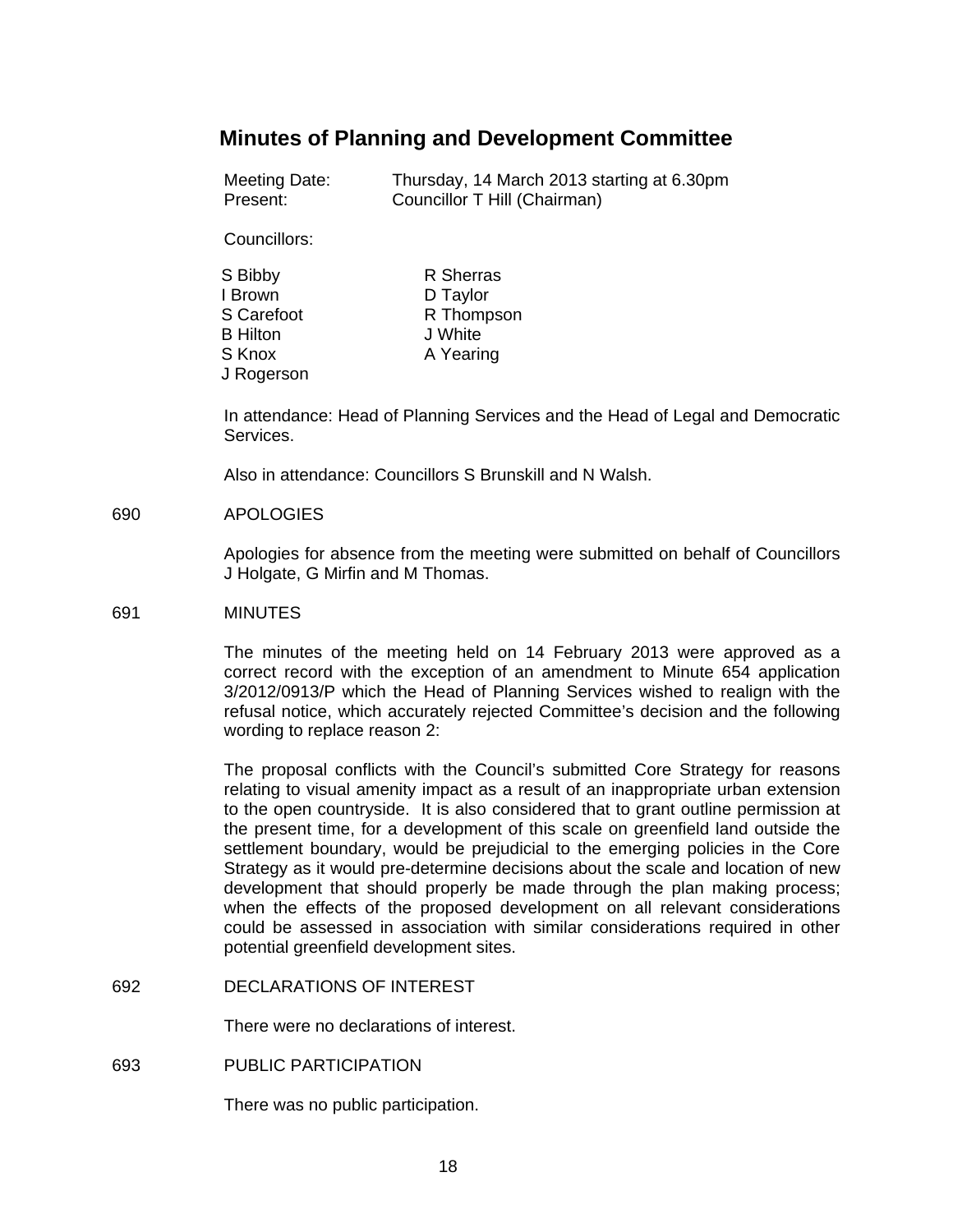### 694 PLANNING APPLICATIONS

 1. APPLICATION NO: 3/2012/0876/P (GRID REF: SD 364149 431052) PROPOSED DEVELOPMENT OF THREE HOUSES ON LAND OFF VICTORIA TERRACE, MELLOR BROOK

GRANTED subject to the following condition(s):

1. The development must be begun no later than the expiration of three years beginning with the date of this permission.

 REASON: Required to be imposed in pursuance to Section 91 of the Town and Country Planning Act 1990.

2. This permission shall relate to the proposal as shown on drawing No's 11.138/03C, 04C, 05C, 06C, 09A, 10 and 11.

 REASON: For the avoidance of doubt and to ensure compliance with the submitted plans.

3. Precise specifications or samples of walling and roofing materials and details of any surface materials to be used including their colour and texture shall have been submitted to and approved in writing by the Local Planning Authority before their use in the proposed works.

 REASON: In order that the Local Planning Authority may ensure that the materials to be used are appropriate to the locality in accordance with Policy G1 of the Ribble Valley Districtwide Local Plan and Policy DMG1 of the Core Strategy 2008 to 2028 A Local Plan for Ribble Valley Regulation 22 Consultation Draft.

4. Prior to the first occupation of any of the dwellings hereby permitted, the access into the site from Mellor Brow shall have been formed to the satisfaction of the Local Planning Authority in accordance with submitted drawing number 11.138.10 (and as more specifically detailed on drawing number 10 dated 07.06.06 that has previously been approved under references 3/2007/0136/P and 3/2010/0180/P). Additionally, the access road serving the three dwellings and all garages and parking spaces shall have been provided in accordance with the submitted plans.

 REASON: In the interests of highway safety and to comply with Policy G1 of the Ribble Valley Districtwide Local Plan and Policy DMG1 of the Core Strategy 2008 to 2028 A Local Plan for Ribble Valley Regulation 22 Consultation Draft.

5. No part of the development hereby permitted shall be commenced until an arboricultural impact and tree constraints plan in accordance with BS5837 2012 – Trees in Relation to Design, Demolition and Construction has been submitted to and approved in writing by the Local Planning Authority.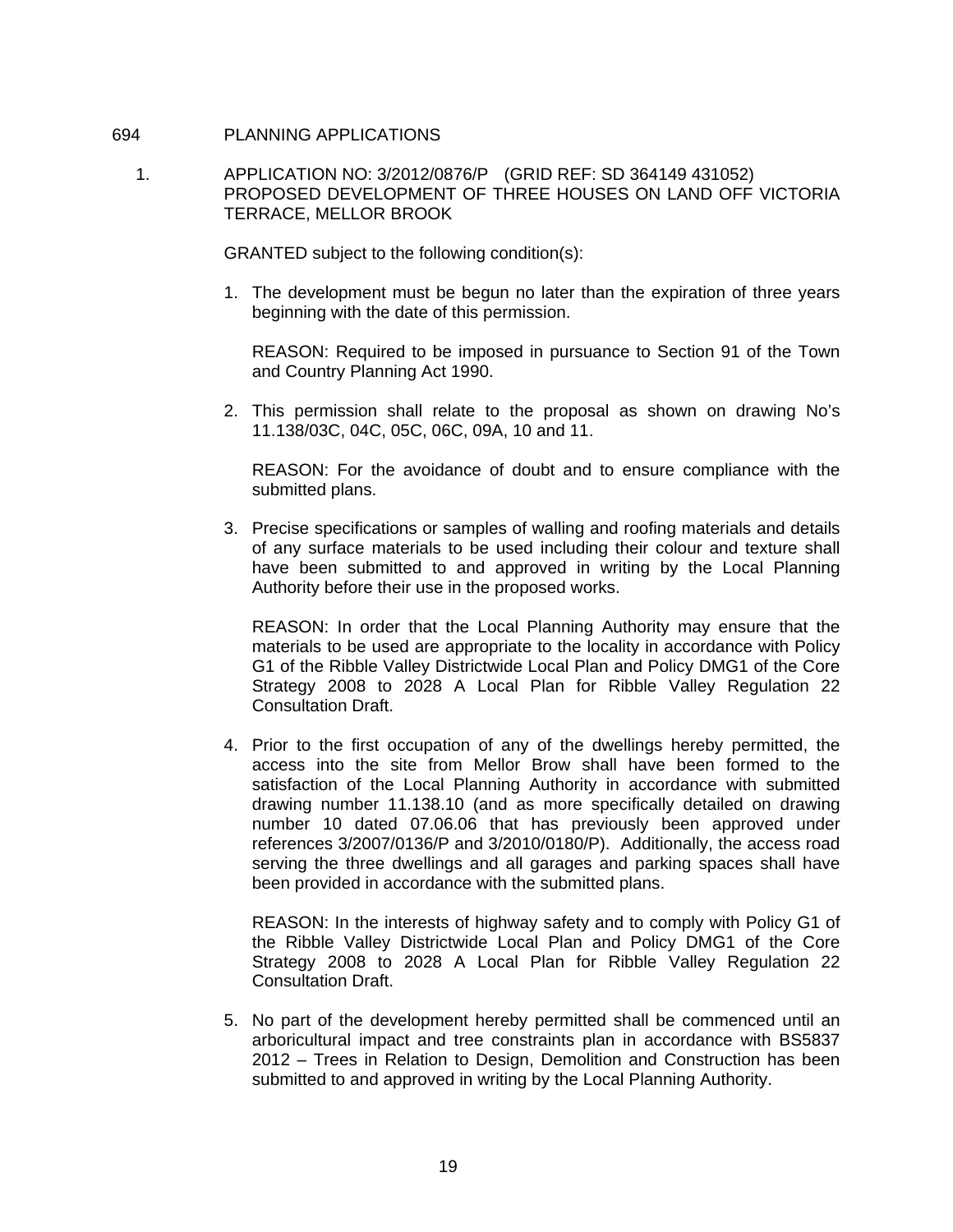Prior to commencement of any site works including delivery of building materials and excavations for foundations or services, all trees identified in the Mellor Brook Tree Preservation Order 1999 and identified for retention in the approved Arboricultural Impact Assessment and Tree Constraints Plan shall be protected in accordance with BS5837 2012, the details of which shall be agreed in writing and implemented in full throughout the period of construction works under the supervision of a qualified arboriculturalist and in liaison with the Local Planning Authority.

 A tree protection monitoring schedule shall be agreed by the Local Planning Authority and tree protection measures shall be inspected by the Local Planning Authority before any development works are commenced.

 All previously approved root protection/exclusion zones shall remain in place until all building work has been completed and all excess materials have been removed from the site including soil/spoil and rubble.

 During the building works no excavations or changes in ground levels shall take place and no building materials/spoil/soil/rubble shall be stored or redistributed within the protection/exclusion zones. In addition, no impermeable surfacing shall be constructed within any protection zone.

 No tree surgery or pruning shall be implemented without the prior written permission of the Local Planning Authority, which will only be granted when the Authority is satisfied that it is necessary, is in accordance with BS3998 for tree work and will be carried out by an approved arboricultural contractor.

 REASON: In order to ensure that all trees protected by a Tree Preservation Order or shown for retention in the approved Arboricultural Impact Assessment and Tree Constraints Plan, are physically protected from the potential adverse effects of development in the interests of visual amenity and to comply with Policies G1 and ENV13 of the Ribble Valley Districtwide Local Plan and Policies DMG1 and DME2 of the Core Strategy 2008 to 2028 A Local Plan for Ribble Valley Regulation 22 Consultation Draft.

6. The development hereby permitted shall not be commenced until details of the landscaping of the site, including wherever possible the retention of existing trees, have been submitted to, and approved in writing by, the Local Planning Authority. The scheme shall indicate, as appropriate, the types and numbers of trees and shrubs, their distribution on site, those areas to be seeded, turfed, paved or hard landscaped, including details of any changes of level or landform and the types and details of all fencing and screening. In particular the submitted details shall relate to the extensive landscaping/screen planting close to the western site boundary as shown (in illustrative form) on drawing no 11.138/09A.

 The approved landscaping scheme shall be implemented in the first planting season following occupation or use of the development, whether in whole or part and shall be maintained thereafter for a period of not less than 5 years to the satisfaction of the Local Planning Authority. This maintenance shall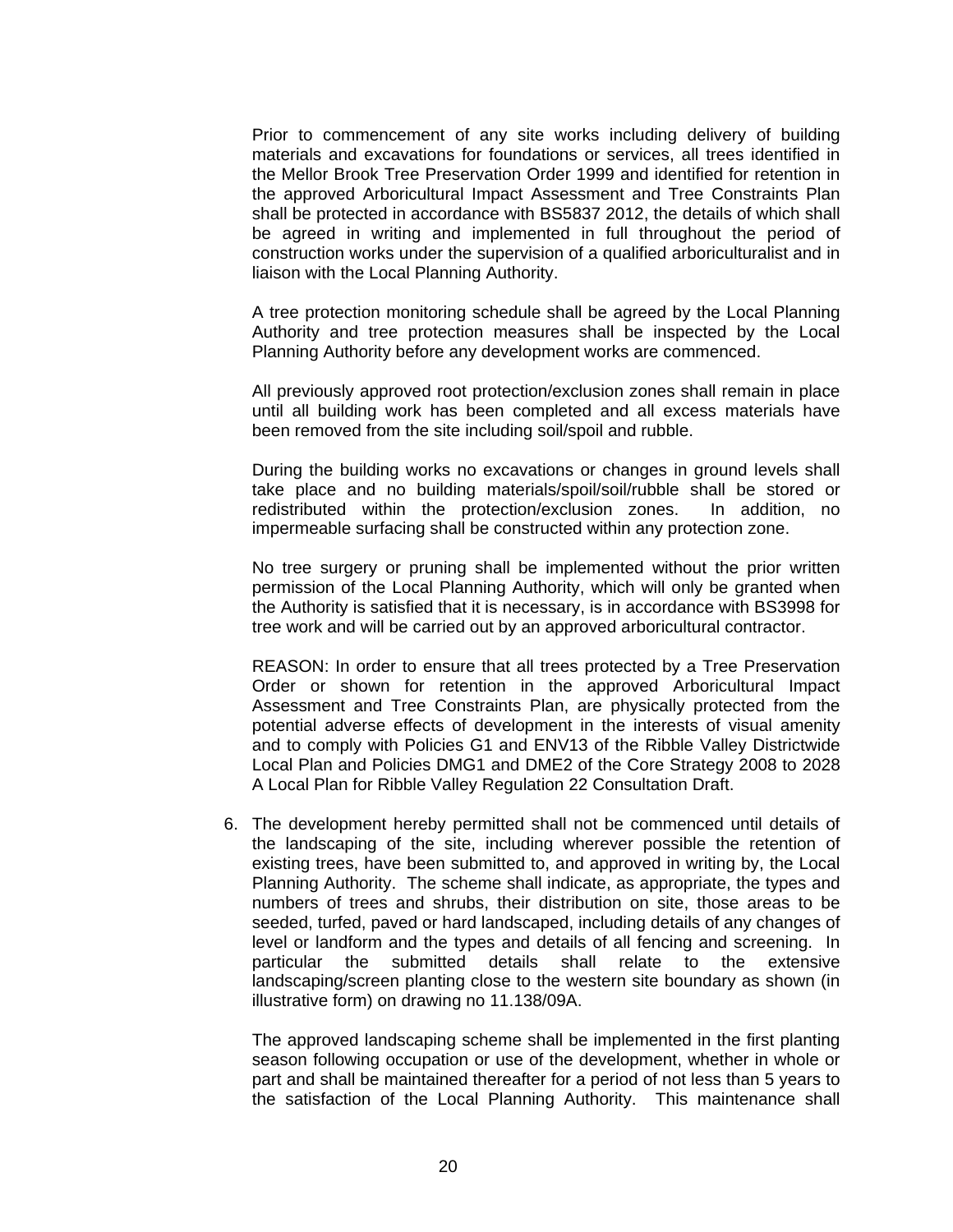include the replacement of any tree or shrub which is removed, or dies, or is seriously damaged, or becomes seriously diseased, by a species of similar size to those originally planted.

 REASON: In the interests of visual amenity and the amenities of nearby residents and to comply with Policy G1 of the Ribble Valley Districtwide Local Plan and Policy DMG1 of the Core Strategy 2008 – 2028 – A Local Plan for Ribble Valley Regulation 22 Submission Draft.

- 7. The development shall be carried out in strict accordance with all mitigation measures stated in the Extended Phase 1 Habitat Survey and Baseline Ecological Impact Assessment by Cameron S Crook and Associates dated September 2012 that was submitted with the application. Specifically, the following requirements shall be satisfied:
	- Checks for any new badger setts on the site shall be carried out six to eight weeks prior to any site works (including clearance) being carried out and the results of such checks shall be submitted in writing for the consideration of the Local Planning Authority.
	- In relation to bats, existing flight-lines shall, wherever possible, be maintained and the required partial demolition of the existing building shall be undertaken during the period October to March inclusive.
	- In relation to breeding birds, as much existing mature vegetation as possible shall be retained and no vegetation shall be removed during the breeding season of February to July inclusive or until or unless checked for breeding birds by an ecologist.
	- In relation to botany/vegetation communities/habitats, the mature woodland and scrub adjoining the site of the proposed development shall be retained and links into the wildlife corridor shall be maintained.

 REASON: In the interests of species protection and conservation and to comply with Policies DMG1 and ENV10 of the Ribble Valley Districtwide Local Plan and Policies DMG1 and DME3 of the Core Strategy 2008 – 2028 – A Local Plan for Ribble Valley Regulation 22 Submission Draft.

8. Prior to the commencement of development, a working method statement relating to the required de-culverting works and the creation of compensatory habitat shall be submitted to and approved in writing by the Local Planning Authority. The working method statement shall include details of the length of the proposed de-culverting, the design of the new channel to be opened up and details of what will happen to the excavated material. The development shall thereafter be carried out in complete accordance with the approved details unless any subsequent amendments or modifications have first been agreed in writing by the Local Planning Authority.

 REASON: In the interests of species protection and conservation and to comply with Policies DMG1 and ENV10 of the Ribble Valley Districtwide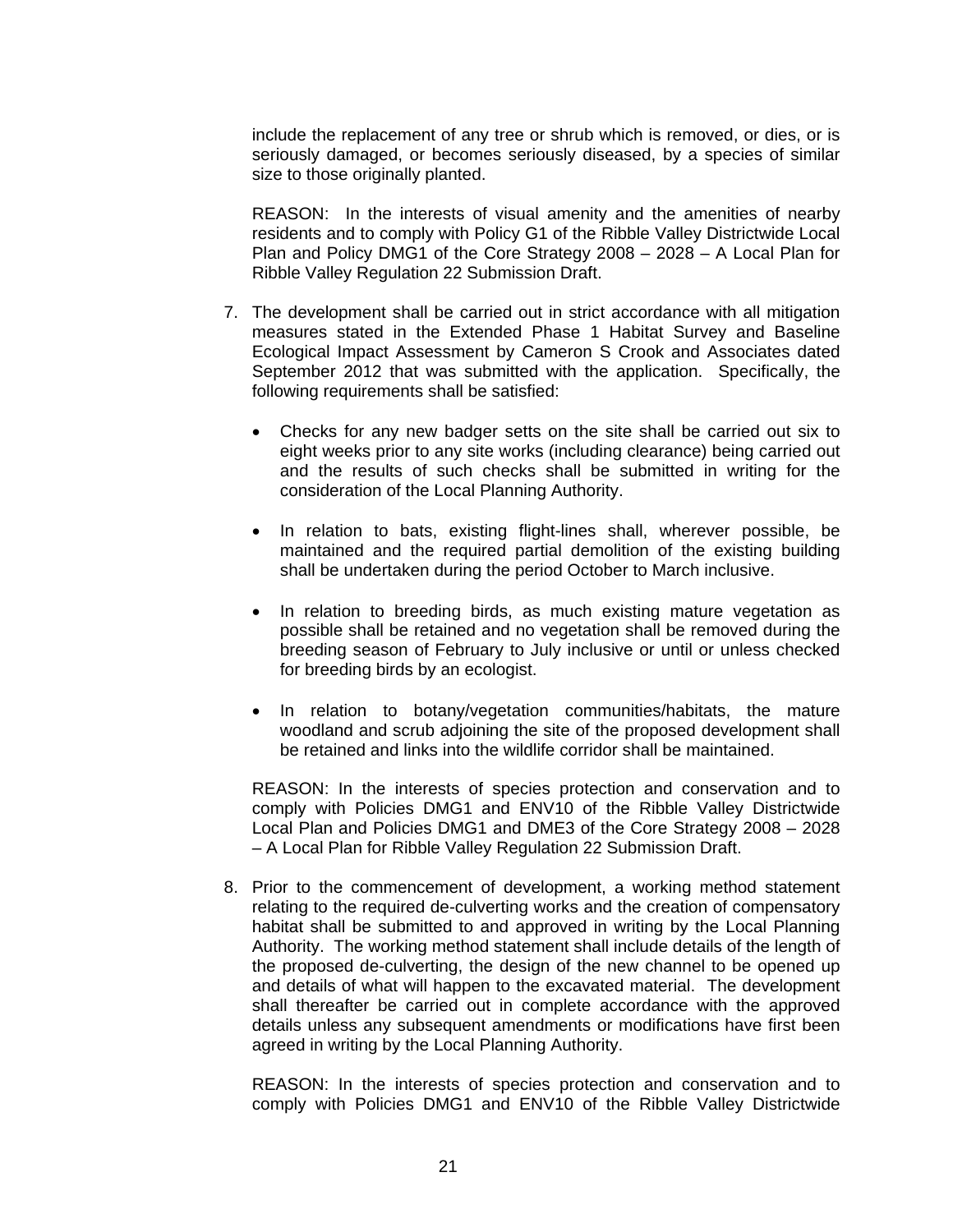Local Plan and Policies DMG1 and DME3 of the Core Strategy 2008 – 2028 – A Local Plan for Ribble Valley Regulation 22 Submission Draft.

(Councillor S Brunskill and Councillor N Wash were given permission to speak on the above item. Mr Booth spoke in favour of the above application).

 2. APPLICATION NO: 3/2012/0967/P (GRID REF: SD 360286 437463) REPLACE FRONT DOOR AND REPLACE ONE FIRST FLOOR WINDOW WITH A SIDE OPENING SYSTEM TO ENABLE ESCAPE IN CASE OF EMERGENCY. FLAT AT OVER 60'S CLUB, TOWNELEY ROAD, LONGRIDGE, LANCASHIRE

GRANTED subject to the following condition(s):

1. The development must be begun not later than the expiration of three years beginning with the date of this permission.

 REASON: Required to be imposed pursuant to Section 91 of the Town and Country Planning Act 1990

2. The permission shall relate to the development as shown on Plan Drawing No's OSC/KTC/003 Revision C and OSC/BRM/002 Revision B.

 REASON: For the avoidance of doubt and to ensure that the development is carried out in accordance with the submitted plans.

 3. APPLICATION NO: 3/2013/0085/P (GRID REF: SD 374760 442312) PROPOSED DEMOLITION OF THE EXISTING KITCHEN AND STORE AND REPLACEMENT WITH A SINGLE STOREY KITCHEN AND UTILITY ROOM AT 48 CHATBURN ROAD, CLITHEROE

GRANTED subject to the following condition(s):

1. The development must be begun no later than the expiration of three years beginning with the date of this permission.

 REASON: Required to be imposed in pursuance to Section 91 of the Town and Country Planning Act 1990.

2. This permission shall relate to the development shown on plan reference number J.BROWN2012-02A.

 REASON: For the avoidance of doubt and to ensure that the development is carried out in accordance with submitted plans.

3. Precise specifications or samples of walling and roofing materials and details of any surface materials to be used including their colour and texture shall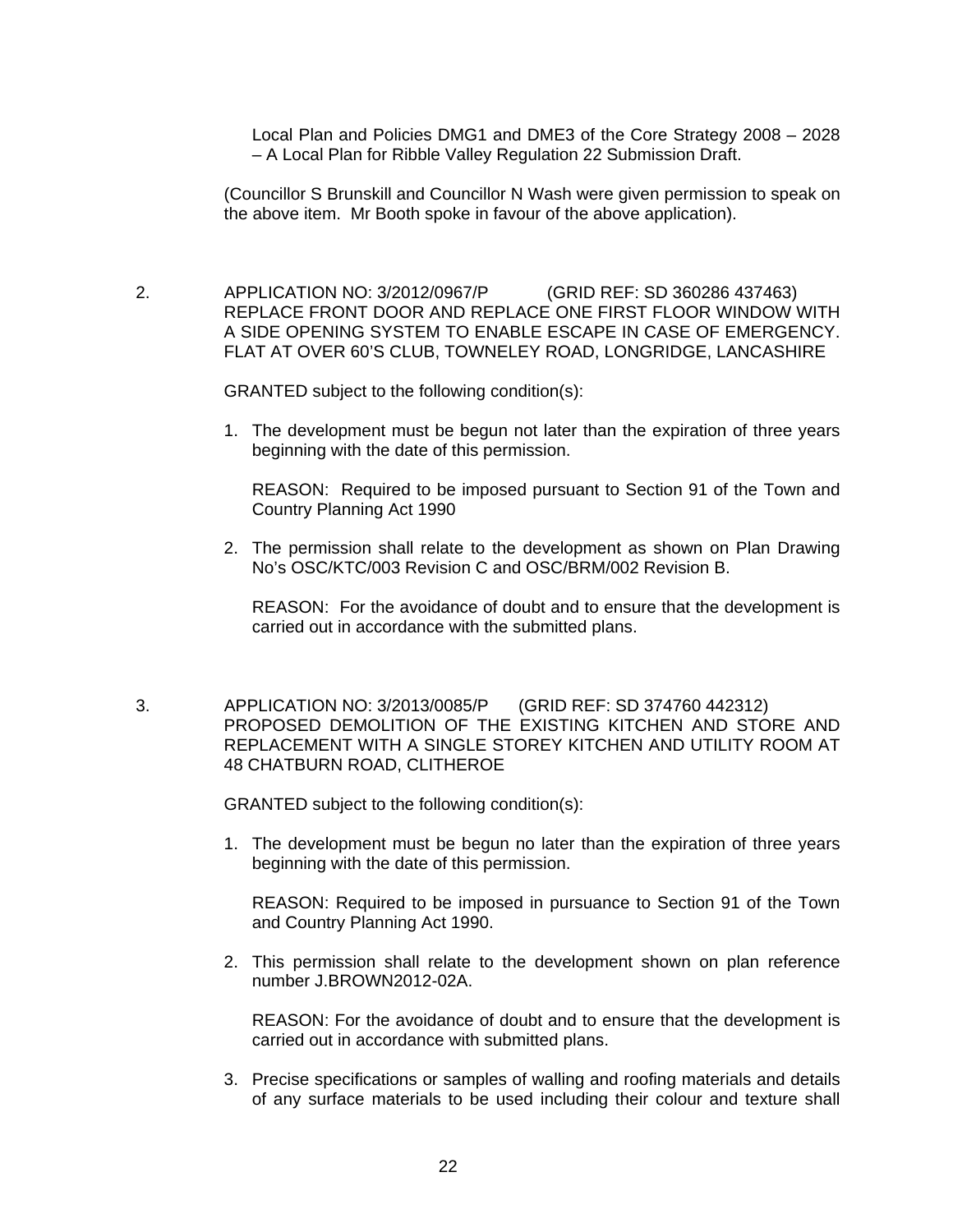have been submitted to and approved in writing by the Local Planning Authority before their use in the proposed works.

 REASON: In order that the Local Planning Authority may ensure that the materials to be used are appropriate to the locality in accordance with Policy G1 of the Ribble Valley Districtwide Local Plan and the adopted Supplementary Planning Guidance – "Extensions and Alterations to Dwellings" and Policy DMG1 of the Ribble Valley Core Strategy (Regulation 22 Submission Draft).

4. Notwithstanding the provisions of the Town and Country Planning (General Permitted Development) Order 1995 (or any Order amending, revoking or reenacting that Order) the building(s) shall not be altered by the insertion of any window or doorway without the formal written permission of the Local Planning Authority.

 REASON: In order to safeguard nearby residential amenity in accordance with Policies G1 and H10 of the Ribble Valley Districtwide Local Plan and the adopted Supplementary Planning Guidance – "Extensions and Alterations to Dwellings" and Policies DMG1 and DMH5 of the Ribble Valley Core Strategy (Regulation 22 Submission Draft)

 4. APPLICATION NO: 3/2013/0097/P (GRID REF: SD 362179 443352) PROPOSED SINGLE STOREY EXTENSION OF UTILITY SPACE AND INCLUDING REMOVAL OF NORTH WEST FACING ROOF SLOPE AND DOOR AT 6 CHURCH RAIKE, CHIPPING

GRANTED subject to the following condition(s):

1. The development must be begun no later than the expiration of three years beginning with the date of this permission.

 REASON: Required to be imposed in pursuance to Section 91 of the Town and Country Planning Act 1990.

2. This permission shall relate to the development shown on drawing No 268/201.

 REASON: For the avoidance of doubt and to ensure that the development is carried out in accordance with submitted plans.

3. Precise specifications or samples of walling and roofing materials and details of any surface materials to be used including their colour and texture shall have been submitted to and approved in writing by the Local Planning Authority before their use in the proposed works.

 REASON: In order that the Local Planning Authority may ensure that the materials to be used are appropriate to the locality in accordance with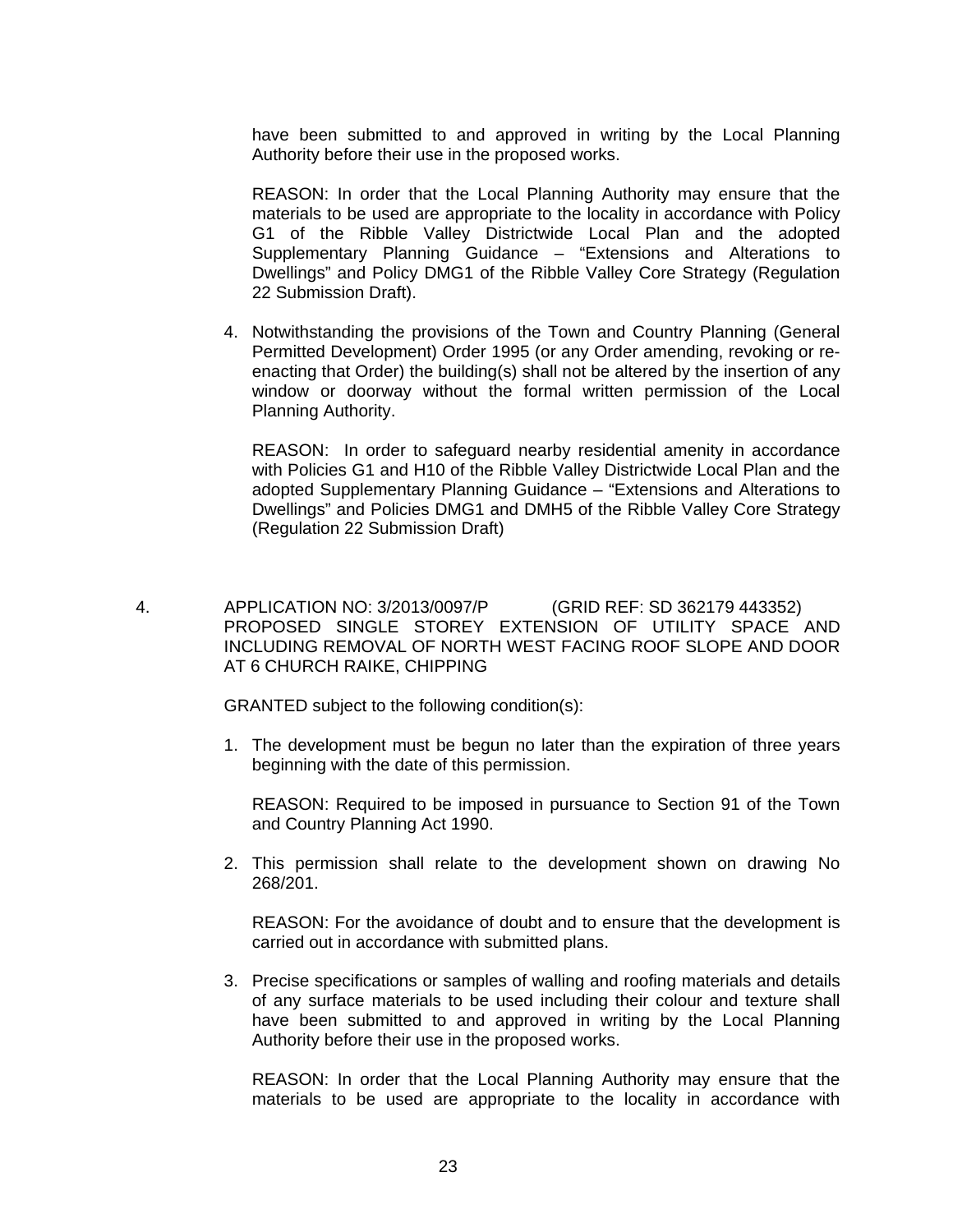Policies G1 and ENV16 of the Ribble Valley Districtwide Local Plan and Policies DMG1 and DME4 of the Ribble Valley Core Strategy (Regulation 22 Submission Draft) ensuring a satisfactory standard of appearance given the location of the property in a Conservation Area.

 5. APPLICATION NO: 3/2012/0964/P (GRID REF: SD 368700 438070) PROPOSED DETAILED CONSENT FOR THE ERECTION OF 30 DWELLING-HOUSES, CREATION OF NEW ACCESS ON TO WHALLEY ROAD, NEW ESTATE ROAD, LANDSCAPING, REPLACEMENT SCHOOL CAR PARK AND PICK UP AND DROP OFF PROVISION, PUBLIC OPEN SPACE, DEMOLITION OF EXISTING AGRICULTURAL BUILDING AT LAND TO THE NORTH OF WHALLEY ROAD, HURST GREEN

> The Head of Planning Services gave an update in relation to the comments which had now been received from the Area of Outstanding Natural Beauty section of Lancashire County Council who were satisfied that the development was reasonable. There was also comment made in relation to the mineral advice.

> DEFERRED and DELEGATED to the Director of Community Services for approval of the legal agreement within a period of 6 months from the date of this decision and as outlined in the Section 106 Agreement sub-heading within the report and subject to the following conditions:

> 1. The development must be begun no later than the expiration of three years beginning with the date of this permission.

 REASON: Required to be imposed in pursuance to Section 91 of the Town and Country Planning Act 1990.

2. This permission shall be implemented in accordance with the proposal as detailed in the amended plan dated 5 December 2012 reference Y81:842.SK15 REVC and plans reference Y81:781.00 REVA in relation to all plot numbers and elevation drawings and plans LL02, LL03, LL04, LL05 in relation to landscape and boundary treatment.

REASON: For avoidance of doubt and to clarify which plans are relevant.

3. No development shall begin until detailed plans indicating the proposed slab floor level and road level has been submitted to and approved in writing by the Local Planning Authority. The development shall be implemented in accordance with the approved details.

REASON: To comply with Policy G1 of the Ribble Valley Districtwide Local Plan and Policy DMG1 of the Core Strategy 2008 – 2028 Regulation 22 Submission Draft in order that the Local Planning Authority should be satisfied as to the details and because the application was made for outline permission.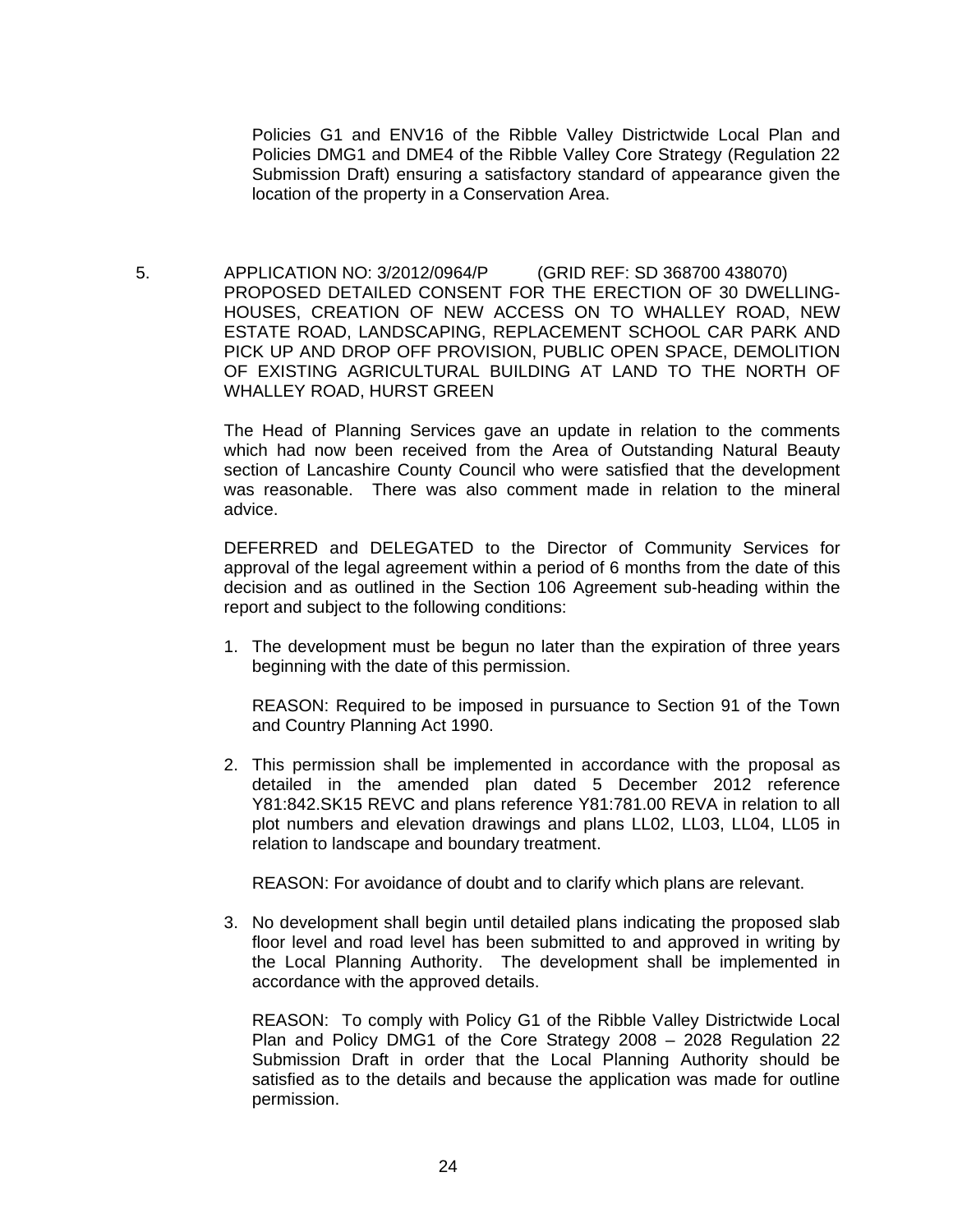4. The new estate road/access between the site and B6243 Whalley Road shall be constructed in accordance with the Lancashire County Council Specification for Construction of Estate Roads to at least base course level before any development takes place within the site with the exception of the replacement school car park.

 REASON: To comply with Policies G1 and T1 of the Ribble Valley Districtwide Local Plan and DMG1 of the Core Strategy 2008 – 2028 Regulation 22 Submission Draft and to ensure that satisfactory access is provided to the site before the development hereby permitted becomes operative.

5. At least 10% of the energy supply of the development shall be secured from decentralised and renewable or low carbon energy sources. Details and a timetable of how this is to be achieved, including details of the physical works on site, shall be submitted to and approved in writing by the Local Planning Authority prior to the commencement of development on site. The approved details shall be implemented in accordance with the approved timetable and retained as operational thereafter.

 REASON: In order to encourage renewable energy and to comply with Policies G1 of the Ribble Valley Districtwide Local Plan and Policy EM18 of the North West of England Regional Spatial Strategy to 2021 and Policies EN3, DME5 and DMG1 of the Core Strategy 2008-2028 Regulation 22 Submission Draft.

6. No development shall take place until details of the provisions to be made for artificial bird (species) nesting sites/boxes have been submitted to and approved in writing by the Local Planning Authority. The approved works shall be implemented in full before the development is first brought into use, unless otherwise agreed in writing with the Local Planning Authority.

 REASON: In the interests of biodiversity and to enhance nesting/roosting opportunities for bird species of conservation concern and reduce the impact of development in accordance with Policies G1 and ENV7 of the Ribble Valley Districtwide Local Plan and Policies DMG1 and EN4 of the Core Strategy 2008 – 2028 Regulation 22 Submission Draft.

7. Prior to commencement of any works, a detailed mitigation plan for species identified in the ecological survey and assessment dated October 2012 including measures for protecting breeding sites or resting places shall be submitted to and approved in writing by the local planning authority.

 The measures as detailed in the approved mitigation plan shall also include details of measures to enhance the ecological and biodiversity of the site through appropriate landscape planting and long - term management. All details shall be implemented in accordance with an agreed specified timetable and thereafter shall be permanently maintained in accordance with the approved details.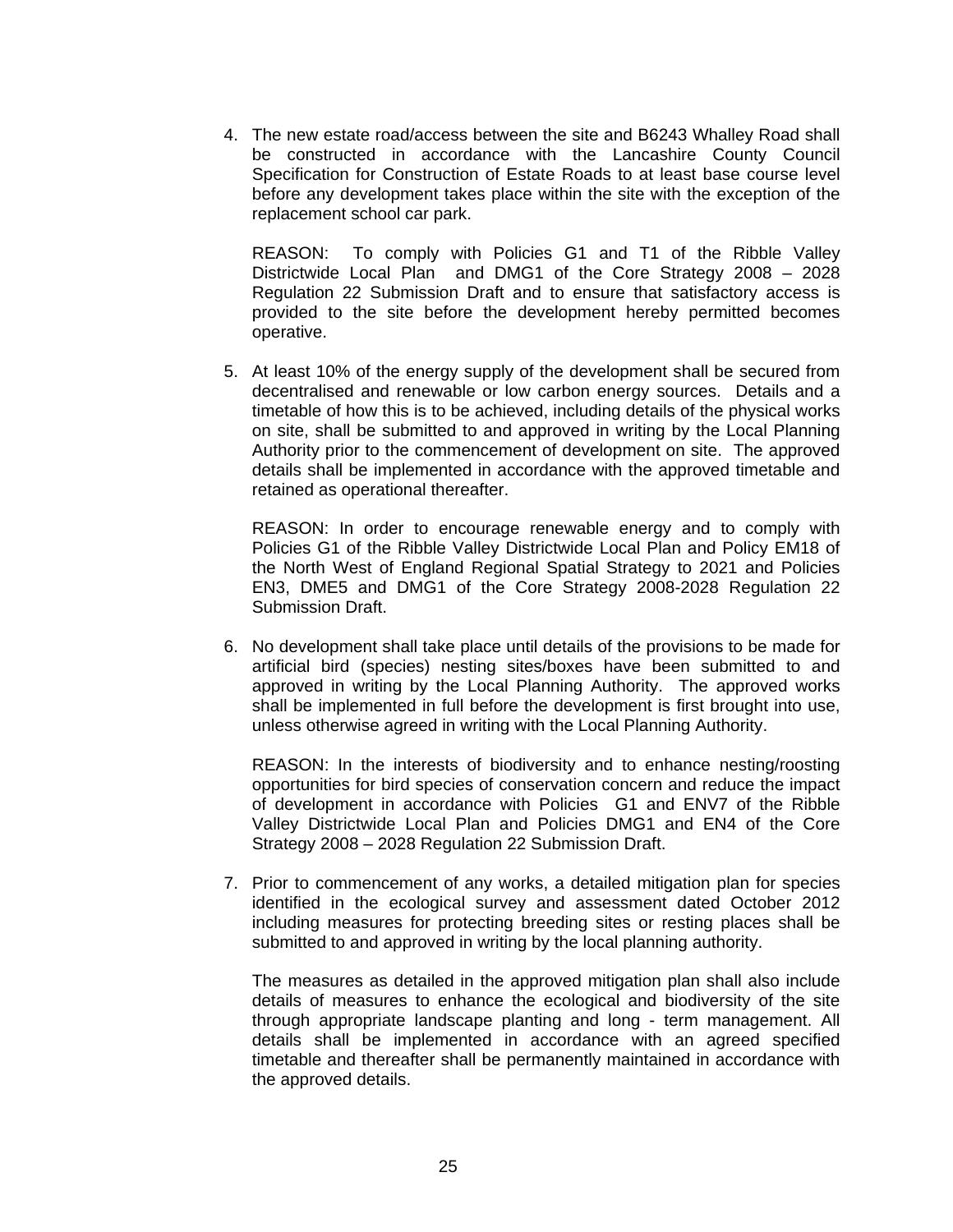REASON: In order to reduce the impact of the development on biodiversity and safeguard the natural habitats of those species of conservation concern in accordance with Policies G1, ENV7 and ENV10 of the Ribble Valley Districtwide Local Plan and Policies DMG1 and EN2 of the Core Strategy 2008 – 2028 Regulation 22 Submission Draft.

8. Prior to commencement of any site works including delivery of building materials and excavations for foundations or services all trees identified under the requirements of condition 7 shall be protected in accordance with the BS5837 2012 [Trees in Relation to Construction] the details of which shall be agreed in writing, implemented in full, a tree protection monitoring schedule shall be agreed and tree protection measures inspected by the Local Planning Authority before any site works are begun.

 The root protection zones shall remain in place until all building work has been completed and all excess materials have been removed from site including soil/spoil and rubble.

 During the building works no excavations or changes in ground levels shall take place and no building materials/spoil/soil/rubble shall be stored or redistributed within the protection zone, in addition no impermeable surfacing shall be constructed within the protection zone.

 No tree surgery or pruning shall be implemented with out prior written consent, which will only be granted when the local authority is satisfied that it is necessary, will be in accordance with BS3998 for tree work and carried out by an approved arboricultural contractor.

 REASON: In order to ensure that any trees affected by development considered to be of visual, historic or botanical value are afforded maximum physical protection from the adverse affects of development in accordance with Policies G1 and ENV13 of the Ribble Valley Districtwide Local Plan and Policies DMG1 and EN2 of the Core Strategy 2008 – 2028 Regulation 22 Submission Draft.

- 9. No development shall take place until a Construction Method Statement has been submitted to, and approved in writing by, the Local Planning Authority. The approved Statement shall be adhered to throughout the construction period. The Statement shall provide for:
	- (i) the parking of vehicles of site operatives and visitors
	- (ii) loading and unloading of plant and materials
	- (iii) storage of plant and materials used in constructing the development
	- (iv) the erection and maintenance of security hoarding including decorative displays and facilities for public viewing, where appropriate
	- (v) wheel washing facilities
	- (vi) measures to control the emission of dust and dirt during construction
	- (vii) a scheme for recycling/disposing of waste resulting from construction works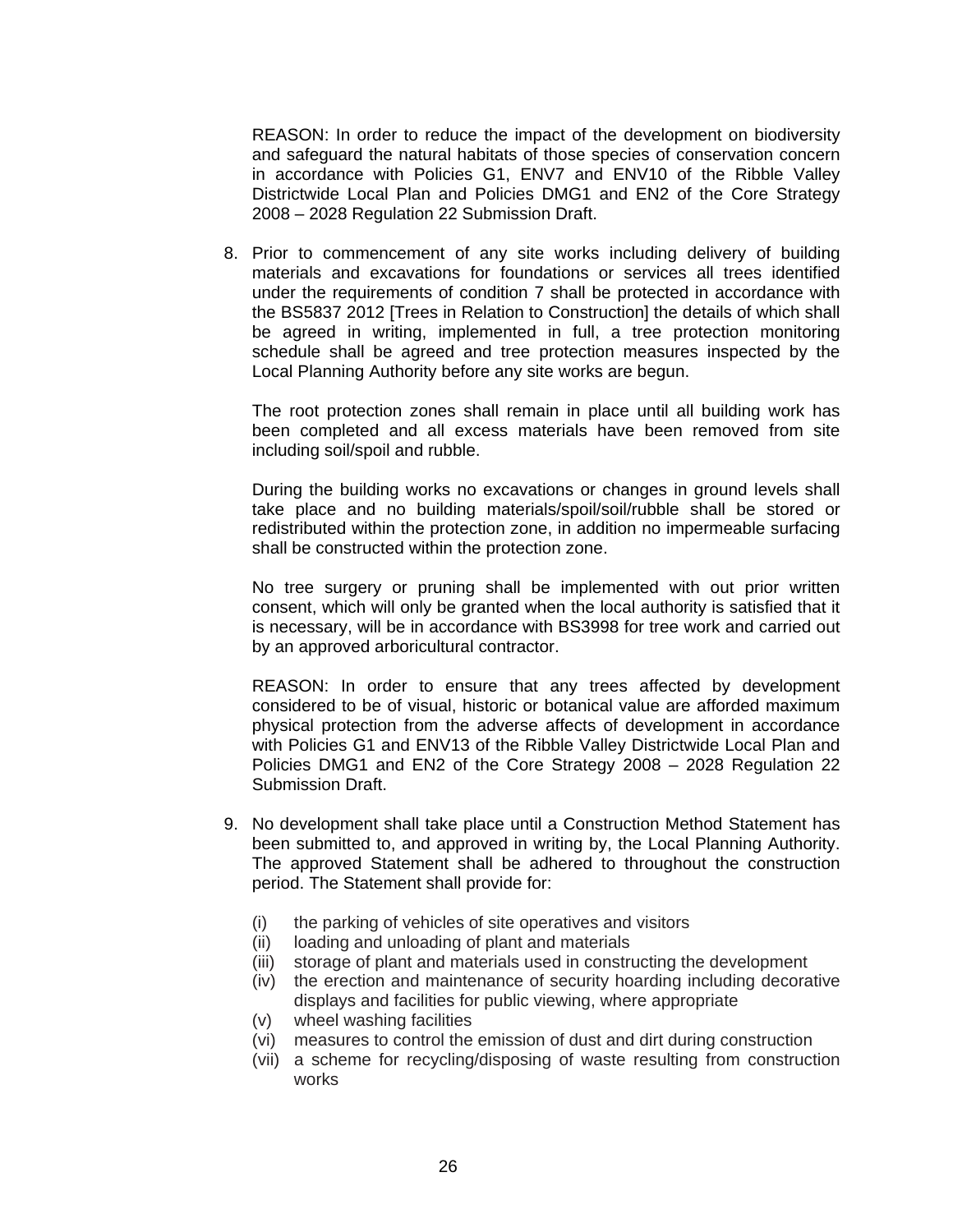viii) Details of the hours of operation in relation to construction traffic as a result of the development.

 REASON: In the interests of protecting residential amenity from noise and disturbance in accordance with Policy G1 of the Ribble Valley Districtwide Local Plan and Policy DMG1 of the Core Strategy 2008 – 2028 Regulation 22 Submission Draft.

10. The dwellings shall achieve a minimum Level 3 of the Code for Sustainable Homes. No dwelling shall be occupied until a final Code Certificate has been issued for it certifying that Code Level 3 has been achieved.

 REASON: In order to encourage an energy efficient development in accordance with Policy G1 of the Ribble Valley Districtwide Local Plan and Policy DMG1 of the Core Strategy 2008 – 2028 Regulation 22 Submission Draft.

11. This planning permission shall be read in conjunction with the Legal Agreement dated …

 REASON: For the avoidance of doubt as the application is subject of an agreement.

12. Prior to commencement of any phase of the development, details of the surface water drainage and means of disposal from that phase based on the hierarchy outlined in building regulation 83 and sustainable drainage principles with evidence of an assessment of site conditions shall be submitted to and approved in writing by the Local Planning Authority. The development shall be completed, maintained and managed in accordance with the approved details.

 REASON: To prevent the increased risk of flooding both on and off site in accordance with Policy G1 of the Ribble Valley Districtwide Local Plan and Policy DMG1 of the Core Strategy 2008 – 2028 Regulation 22 Submission Draft.

13. Surface water must be drained separate from the foul and no surface water will be permitted to discharge directly or indirectly into existing foul, combined or surface water sewage systems.

 REASON: To prevent the increased risk of flooding both on and off site in accordance with Policy G1 of the Ribble Valley Districtwide Local Plan and Policy DMG1 of the Core Strategy 2008 – 2028 Regulation 22 Submission Draft.

14. Notwithstanding any indication on the approved plans, no development shall not be commenced unless and until a drainage strategy for disposal of surface and foul water has been submitted to and approved in writing by the Local Planning Authority. Development should be completed and maintained and managed in accordance with the approved details.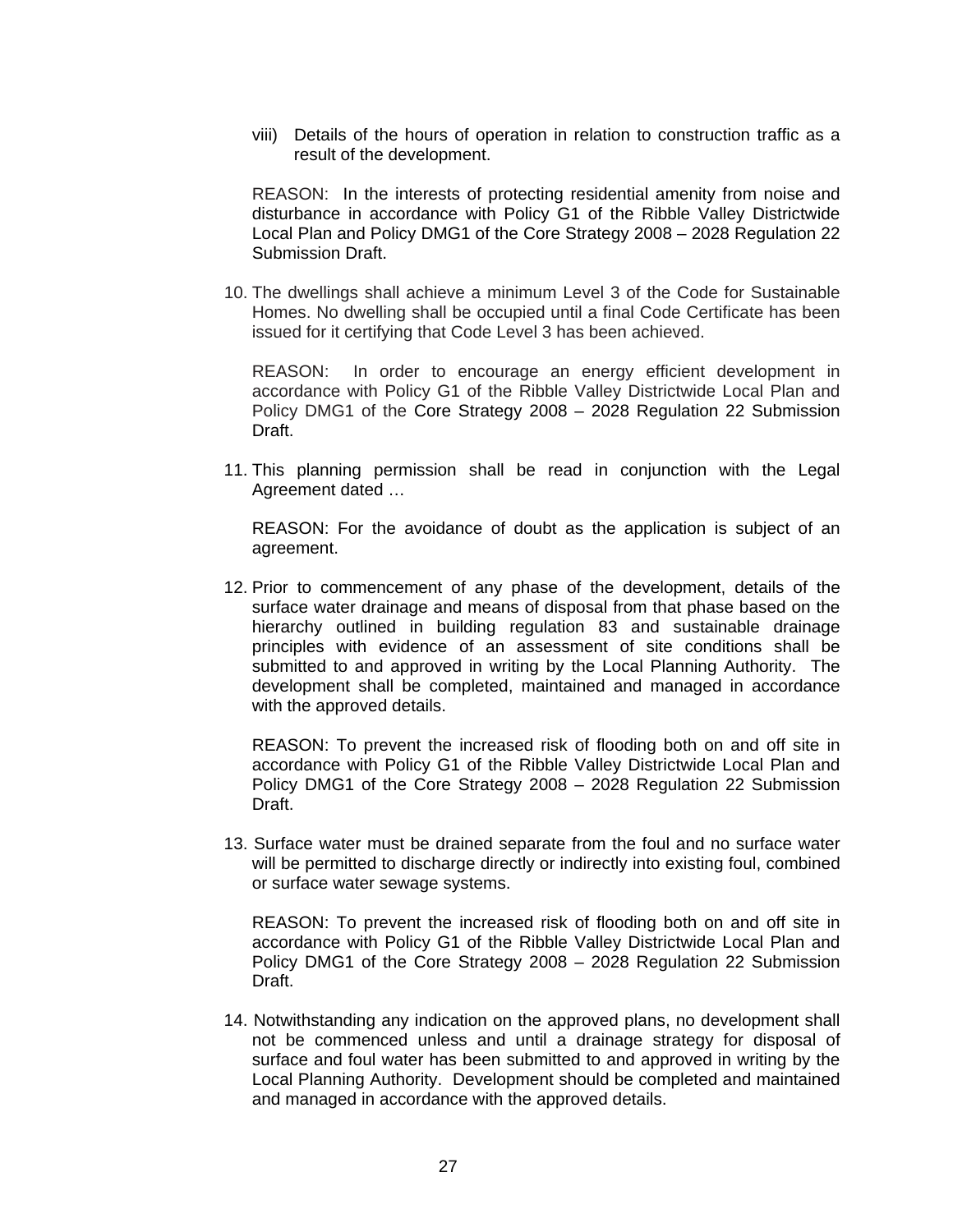REASON: To prevent the increased risk of flooding both on and off site in accordance with Policy G1 of the Ribble Valley Districtwide Local Plan and Policy DMG1 of the Core Strategy 2008 – 2028 Regulation 22 Submission Draft.

15. No development shall take place until a surface water drainage scheme for the site based on sustainable drainage principles and assessment of hydrological and hydro-geological context of the development has been submitted to and approved in writing by the Local Planning Authority. The drainage strategy should demonstrate the surface water run-off generated up to and including the 1:100 year critical storm will not exceed the run-off from undeveloped site following the corresponding rainfall event. The scheme shall subsequently be implemented in accordance with approved details before the development is completed. Advice is also given regarding surface water run-off and suds management scheme.

 REASON: To prevent the increased risk of flooding both on and off site in accordance with Policy G1 of the Ribble Valley Districtwide Local Plan and Policy DMG1 of the Core Strategy 2008 – 2028 Regulation 22 Submission Draft.

16. No part of the development shall commence until a scheme for the construction of the site access has been submitted to, and approved by the Local Planning Authority in consultation with the Highway Authority.

 REASON: To satisfy the Local Planning Authority and Highway Authority that the final details of the highway works are acceptable before work commences on site and comply with Policies G1 and T1 of the Ribble Valley Districtwide Local Plan and Policy DMG1 of the Core Strategy 2008 – 2028 Regulation 22 Submission Draft.

17. There shall not at any time in connection with the development be erected or planted or allowed to remain upon the land hereinafter defined any building, wall, fence, hedge, tree, shrub or other device. The visibility splay to be the subject of this condition shall be that land in front of a line drawn from a point 2.4m measured along the centreline of the proposed access road from the nearer edge of the carriageway of the B6243 Whalley Road to points measured 70m in each direction along the nearer edge of the carriageway of the B66243 Whalley Road, and shall be constructed and maintained at footway/verge level in accordance with a scheme to be agreed by the Local Planning Authority in conjunction with the Highway Authority.

 REASON: To ensure adequate visibility at the site access and to comply with Policies G1 and T1 of the Ribble Valley Districtwide Local Plan and Policy DMG1 of the Core Strategy 2008 – 2028 Regulation 22 Submission Draft.

18. The proposed access road shall be constructed to a minimum width of 5.5m with continuous 2m wide footway provision on both sides from the B6243 Whalley Road into the site for a minimum length of 10m.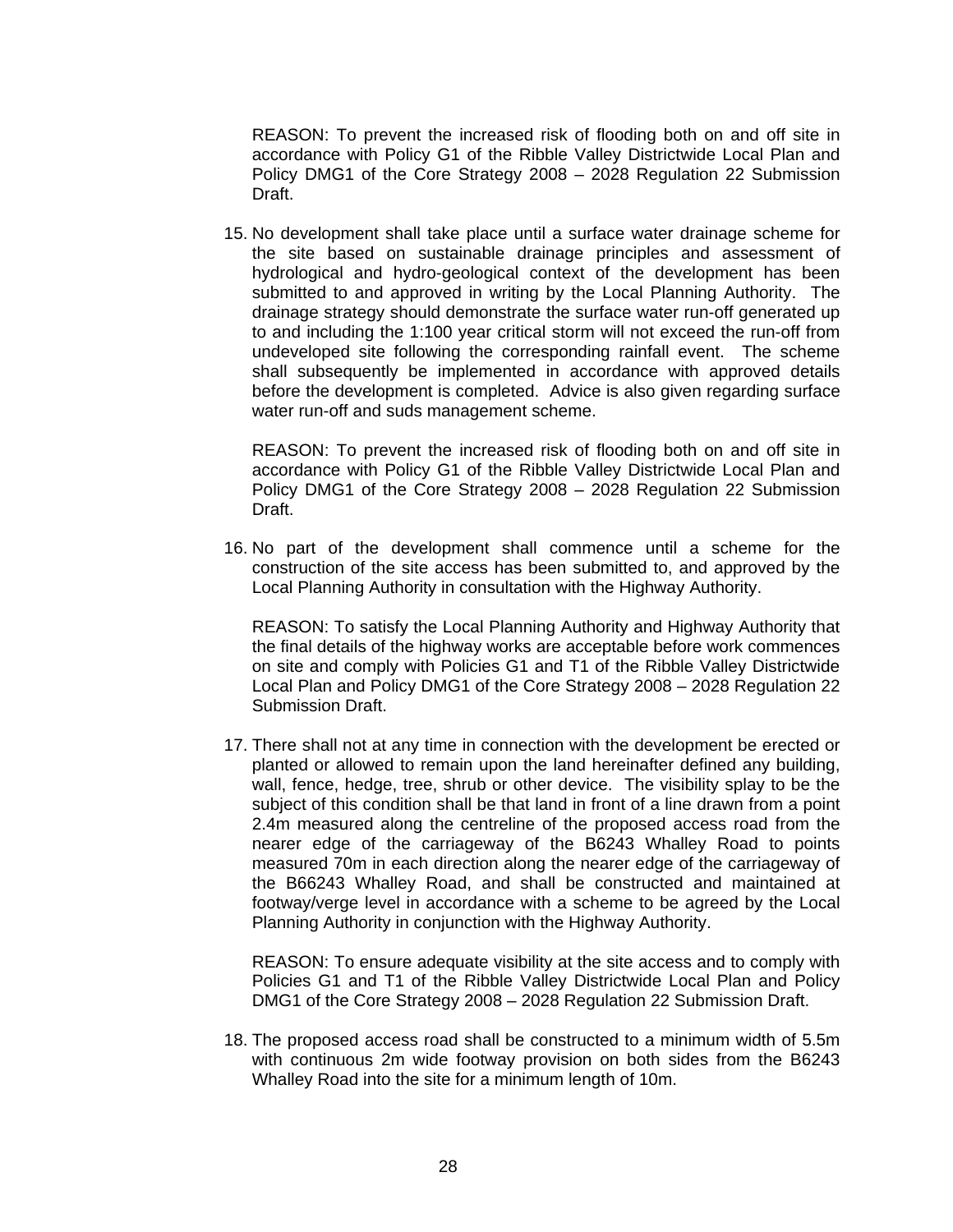REASON: To enable vehicles and pedestrians to enter and leave the site in a safe manner and comply with Policies G1 and T1 of the Ribble Valley Districtwide Local Plan and Policy DMG1 of the Core Strategy 2008 – 2028 Regulation 22 Submission Draft.

19. Notwithstanding the submitted details no development approved by this permission shall be commenced until design details and specifications of the internal streetscape and its associated lighting, street furniture, walls and fences has been submitted to and approved in writing by the Local Planning Authority. The works shall then be completed in accordance with approved details.

 REASON: In the interests of the visual amenities of the area in accordance with Policies G1 and ENV1 of the Ribble Valley Districtwide local Plan and Policies DMG1 and DMG2 of the Core Strategy 2008 – 2028 Regulation 22 Submission Draft.

20. Notwithstanding the approved scheme submitted with this application, further details of landscaping along the northern boundary of the proposed development site shall be submitted to and approved in writing by the Local Planning Authority. These submitted details along with those submitted with the application shall be implemented in the first planting season following occupation or use of the development and shall be maintained thereafter for a period not less than five years to the satisfaction of the Local Planning Authority. The maintenance shall include the replacement of any tree or shrub which is removed, or dies or is seriously damaged or becomes seriously diseased by a species of a similar size to those originally planted.

 REASON: In the interests of the amenity of the area and to comply with Policy G1 of the Ribble Valley Districtwide Local Plan and Policy DMG1 of the Core Strategy 2008 – 2028 Regulation 22 Submission Draft.

21. Notwithstanding the provisions of the Town and Country Planning General Permitted Development Order 1995 (or any Order amended, revoking or reenacting that Order) any future extensions, external alterations to the dwelling formed as a result of the barn conversion including any development within the curtilage as defined in Schedule 2 Part 1 Classes A to H shall not be carried out without the formal consent of the Local Planning Authority.

 REASON: In order that the Local Planning Authority shall retain effective control over the development to ensure compliance with Policy G1 of the Ribble Valley Districtwide Local Plan and Policy DMG1 of the Core Strategy 2008 – 2028 Regulation 22 Submission Draft.

22. The proposed car parking area and lay-by area shown on the plan shall be implemented to the satisfaction of the Local Planning Authority and carried out prior to commencement of development elsewhere on site unless agreed in writing by the Local Planning Authority. A phasing plan including timescale for the car park and lay-by shall be submitted to and approved in writing by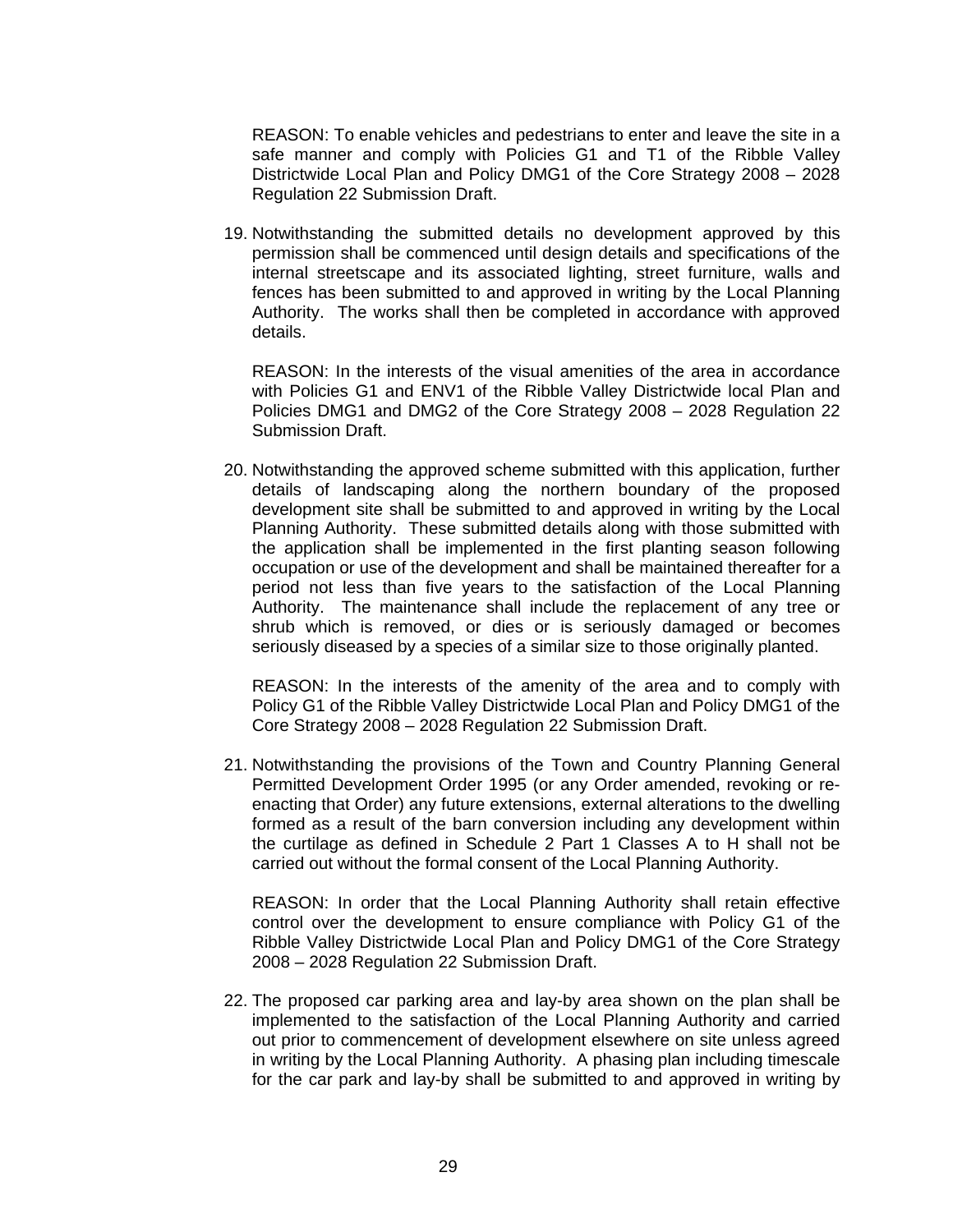the Local Planning Authority. The car park and lay-by shall thereafter be retained in perpetuity.

 REASON: In the interests of highway safety and to comply with Policies G1 and T1 of the Ribble Valley Districtwide Local Plan and Policies DMG1 and DMG2 of the Core Strategy 2008 – 2028 Regulation 22 Submission Draft.

23. Precise specifications and samples of walling and roofing materials and details of any window and door surrounds including materials to be used shall have been submitted to and approved in writing by the Local Planning Authority before their use in the proposed works.

 REASON: In order that the Local Planning Authority may ensure that the materials to be used are appropriate to the locality in accordance with Policies G1 and ENV16 of the Ribble Valley Districtwide Local Plan and Policies DMG1, DMG2 and DME4 of the Core Strategy 2008 – 2028 Regulation 22 Submission Draft, ensuring a satisfactory standard of appearance and given its location.

24. Prior to commencement of development, a landscape management plan including long-term design objective, timing of the works, management responsibilities and maintenance schedules for all landscaped areas (other than within curtilages of buildings) including the play area, shall be submitted to and approved in writing by the Local Planning Authority. The management plan shall also provide precise details of all play equipment and its maintenance and indicate a timescale when the play space shall be provided and made available for use. The landscape management plan shall be carried out in accordance with the details so approved.

 REASON: In the interests of residential and visual amenity and to ensure that appropriate provision is made for public open space in accordance with Policy G1 of the Ribble Valley Districtwide Local Plan and Policies DMG1 and DMB4 of the Core Strategy 2008 – 2028 Regulation 22 Submission Draft.

25. No development shall take place until details of a scheme relating to the safeguarding of local mineral reserves has been submitted to and approved in writing by the Local Planning Authority. Any such scheme shall include recordings of significant mineral reserves and how the reserves will be utilised on the site or elsewhere. The approved statement shall be adhered to throughout the construction period.

 REASON: In the interest of protecting mineral reserves and to comply with Policy CS1 of the Joint Lancashire Minerals and Waste Local Development Core Strategy.

### NOTE(S):

1. The grant of planning permission will require the applicant to enter into an appropriate Legal Agreement, with the County Council as Highway Authority. The Highway Authority hereby reserved the right to provide the highway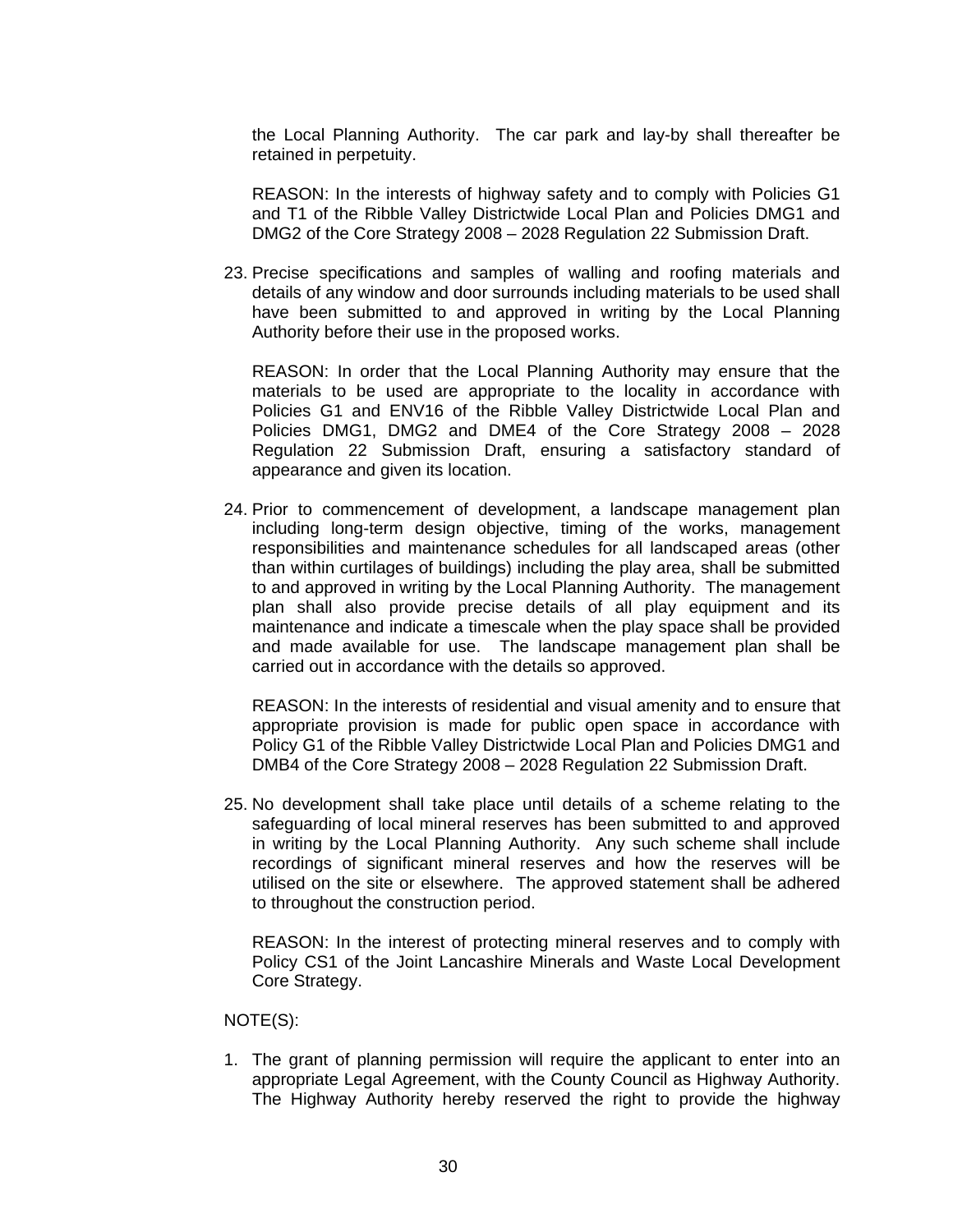works within the highway associated with this proposal. Provision of the highway works includes design, procurement of the work by contract and supervision of the works. The applicant should be advised to contact the Executive Director at PO Box 9, Guild House, Cross Street, Preston PR1 8RD in the first instance to ascertain the details of such an agreement and the information o be provided.

- 2. This consent requires the construction, improvement or alteration of an access to the public highway. Under the Highways Act 1980 Section 184 the County Council as Highway Authority must specify the works to be carried out. Only the Highway Authority or a contractor approved by the Highway Authority can carry out these works and therefore before any access works can start you must contact the Environment Directorate for further information by telephoning Area Surveyor East 01254 823831 or writing to the Area Surveyor East, Lancashire County Council, Area Office, Riddings Lane, Whalley, Clitheroe BB7 9RW quoting the planning application number.
- 3. The granting of planning permission does not entitle a developer to obstruct a right of way and any proposed stopping up or diversion of a right of way should be the subject of an Order under the appropriate Act.
- 4. The applicant is advised that in order to comply with both the landscaping and the materials condition, that any replacement perimeter fencing along the northern boundary of the proposed site shall seek to use the estate rail fencing similar to that used within the locality and with new hedgerow planting alongside it or appropriate dry stone walling.

(Mr Leeming spoke in favour of the above application. Mrs Wright spoke against the above application).

695 ITEMS DELEGATED TO DIRECTOR OF COMMUNITY SERVICES UNDER SCHEME OF DELEGATED POWERS

> The following proposals have been determined by the Director of Community Services under delegated powers:

#### 696 APPLICATIONS APPROVED

| <b>Plan No</b> | <b>Proposal</b>                                                          | Location          |
|----------------|--------------------------------------------------------------------------|-------------------|
| 3/2012/0953/P  | Car park crossing point, alteration of                                   | E. H. Booth & Co. |
|                | public right of way, modification of                                     | <b>Berry Lane</b> |
|                | air intake duct, installation of trolley                                 | Longridge         |
|                | shelter, installation of extract duct<br>(Re-submission of 3/2012/0607P) |                   |
| 3/2012/0981/P  | Change of use of land to facilitate                                      | Deer Park Garage  |
|                | the sale of motor vehicles, touring                                      | Gisburn Road      |
|                | caravans and trailer tents                                               | Gisburn           |
| 3/2012/1008/P  | Proposed demolition of outbuilding                                       | Hill Top Farm     |
|                | to make way for office building and                                      | Forty Acre Lane   |
| Cont/          | car parking including improvements                                       | Longridge         |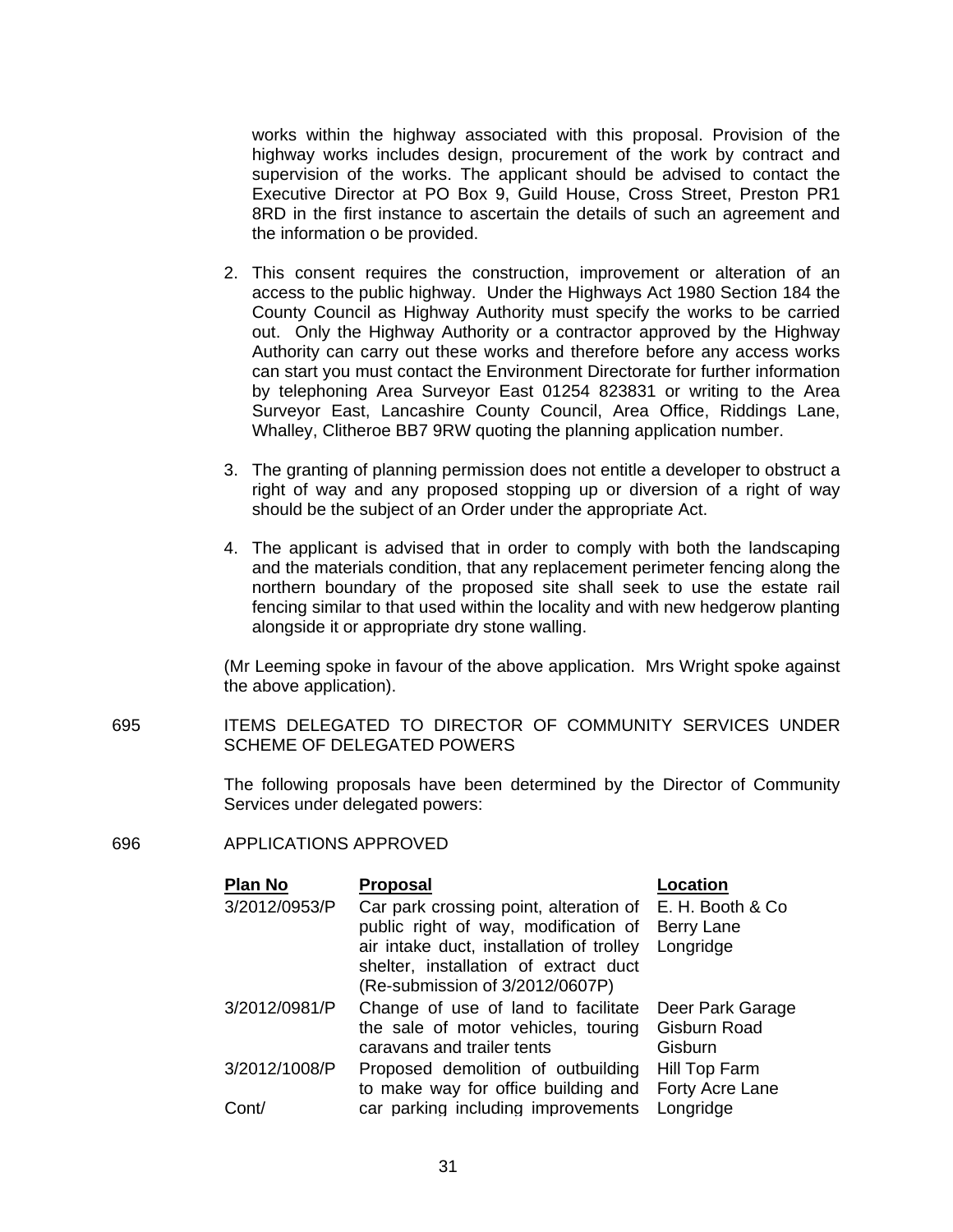| <u>Plan No</u> | <b>Proposal</b>                                                                                                                                                                                                                                | <b>Location</b>                                                   |  |
|----------------|------------------------------------------------------------------------------------------------------------------------------------------------------------------------------------------------------------------------------------------------|-------------------------------------------------------------------|--|
| Cont           | to entrance and provision of passing<br>place on farm track                                                                                                                                                                                    |                                                                   |  |
| 3/2012/1010/P  | Proposed erection of three detached<br>dwellings, each with work from home<br>office<br>space, vehicular<br>and<br>pedestrian<br>alterations<br>access<br>to<br>existing entrance and associated<br>external driveway and landscaping<br>works | land adjacent to<br>55 Pendle Road<br>Clitheroe                   |  |
| 3/2012/1064/P  | for<br>'V'<br>Application<br>a<br>stack<br>advertisement hoarding in relation to<br>Calderstones Vale development site.<br>Advertisement to measure 1.5m x<br>3.5m on 2.5m legs to rise above<br>existing hedge at land at corner              | Mitton Road &<br><b>Pendle Drive</b><br>Whalley                   |  |
| 3/2012/1086/P  | Proposed erection of a two storey<br>three bedroom dwelling adjacent to<br>existing<br>cottages<br>recently<br>the<br>erected                                                                                                                  | <b>Smithy Row</b><br>7 Smithy Row<br><b>Hurst Green</b>           |  |
| 3/2012/1095/P  | Creation of a new single<br>storey<br>dwelling to rear following demolition<br>of remains of derelict barn                                                                                                                                     | 4 Stanley Street<br>and Sharples Court<br>Longridge               |  |
| 3/2012/1104/P  | <b>Proposed Summer House</b>                                                                                                                                                                                                                   | <b>Cherry Tree Cottage</b><br><b>Clitheroe Road</b><br>Waddington |  |
| 3/2012/1107/P  | Application<br>for the<br>renewal<br>οf<br>planning permission 3/2009/0792/P<br>for a two bedroom dwelling with<br>integral garage                                                                                                             | <b>Stonyhurst View</b><br><b>Brockhall Village</b>                |  |
| 3/2012/1116/P  | Change of use from<br>residential<br>dwelling (Class C3) to offices (B1<br>Business)                                                                                                                                                           | 33 Salthill Road<br>Clitheroe                                     |  |
| 3/2013/0008/P  | Application for the discharge of<br>conditions 4 (protected species<br>mitigation)<br>5<br>and<br>(building<br>dependant protected species sites)<br>in respect of planning application<br>3/2012/0833/P relating                              | Vale House Close<br>Manor Road<br>Whalley                         |  |
| 3/2013/0010/P  | Extension at first floor<br>level<br>to<br>existing single storey building and<br>extension at ground floor level to<br>form garden room                                                                                                       | <b>Newlands</b><br><b>Back Lane</b><br>Chipping                   |  |
| 3/2013/0011/P  | Proposed first floor side extension                                                                                                                                                                                                            | 35 Whalley Road<br>Wilpshire                                      |  |
| 3/2013/0016/P  | Application for the modification of a<br>S <sub>106</sub><br>agreement<br>relating<br>to<br>application 3/2004/1184/P                                                                                                                          | Green End<br>Sawley Road<br>Grindleton                            |  |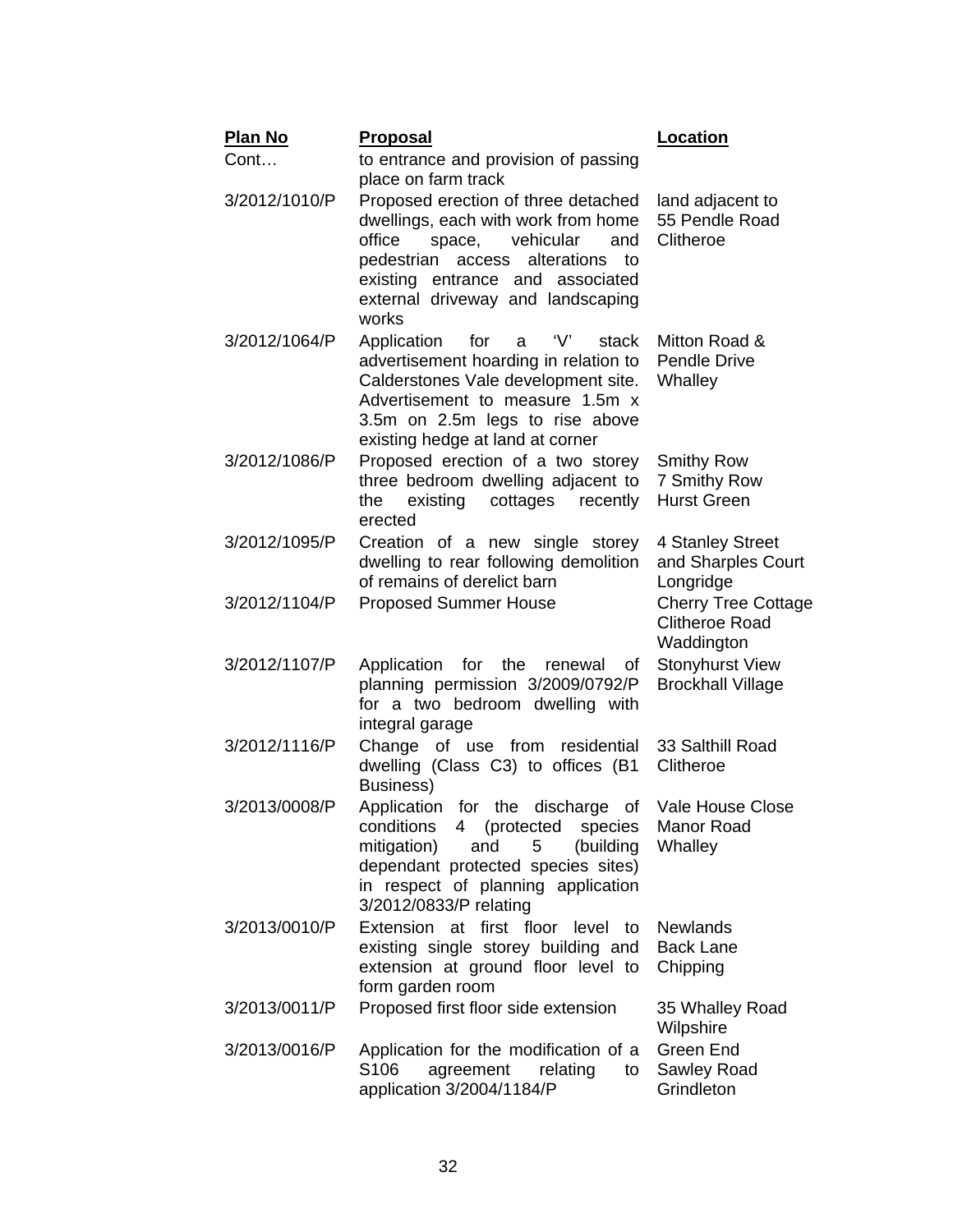| <b>Plan No</b>                      | <u>Proposal</u>                                                                                                                                                                                                                                                                                                                                                                                                                                                                                               | <u>Location</u>                                                          |
|-------------------------------------|---------------------------------------------------------------------------------------------------------------------------------------------------------------------------------------------------------------------------------------------------------------------------------------------------------------------------------------------------------------------------------------------------------------------------------------------------------------------------------------------------------------|--------------------------------------------------------------------------|
| 3/2013/0017/P                       | Proposed change of use<br>dwelling to office at ground floor with<br>bedroom flat<br>above<br>and<br>one<br>alterations to roof of single storey<br>element                                                                                                                                                                                                                                                                                                                                                   | from 144 Woone Lane<br>Clitheroe                                         |
| 3/2013/0022/P                       | Proposed single storey extension to<br>the rear                                                                                                                                                                                                                                                                                                                                                                                                                                                               | Kingfisher Cottage<br>Whalley Road, Sabden                               |
| 3/2013/0025/P<br>&<br>3/2013/0026/P | Installation of new signage to the<br>exterior of the building                                                                                                                                                                                                                                                                                                                                                                                                                                                | <b>Assheton Arms Hotel</b><br>Downham                                    |
| 3/2013/0028/P                       | Application for the discharge of<br>condition No 4 (site access and off<br>highway<br>improvements),<br>site<br>condition No 12 (phase 2 ground<br>investigation), condition No 14 (tree<br>protection measures) and partial<br>discharge of condition No 3 (wall<br>materials) of planning permission<br>3/2012/0219/P                                                                                                                                                                                       | <b>Altham Pumping</b><br><b>Station</b><br><b>Burnley Road</b><br>Altham |
| 3/2013/0030/P                       | Proposed single storey extension to<br>side (west) elevation forming garage<br>utility<br>room;<br>and<br>two<br>storey<br>extension to front (north) elevation<br>forming home cinema and playroom<br>with attached single storey oak<br>framed car port, oak framed tiled<br>canopy to the front (north) elevation,<br>oak framed tiled canopy to rear<br>elevation<br>infill<br>(south)<br>with<br>balustrading and timber decking and<br>formation of two window openings to<br>the side (east) elevation | Beechwood<br>2 Hammond Drive<br>Read                                     |
| 3/2013/0031/P                       | Demolish and replace existing single<br>storey rear extension                                                                                                                                                                                                                                                                                                                                                                                                                                                 | 83 Mersey Street<br>Longridge                                            |
| 3/2013/0039/P                       | Advertisement Consent for 1 x Lloyds Pharmacy<br>Illuminated Fascia Sign and 1 x<br>Illuminated Hanging sign                                                                                                                                                                                                                                                                                                                                                                                                  | 40 Berry Lane<br>Longridge                                               |
| 3/2013/0040/P                       | Construction of a single storey<br>garden room and detached garage<br>(single) within garden area                                                                                                                                                                                                                                                                                                                                                                                                             | 1-2 Ladycroft Cottage<br>Holden                                          |
| 3/2013/0044/P                       | Change of use of store/garage<br>building to residential annex with<br>retention of one garage space                                                                                                                                                                                                                                                                                                                                                                                                          | Riverside Barn Garage<br>Sawley Road<br>Sawley                           |
| 3/2013/0045/P                       | Demolition of existing agricultural<br>buildings to make way for proposed<br>indoor leisure complex incorporating<br>swimming pool, sauna, steam room<br>and Jacuzzi, with café and display<br>shop                                                                                                                                                                                                                                                                                                           | <b>Todber Holiday Park</b><br><b>Burnley Road</b><br>Gisburn             |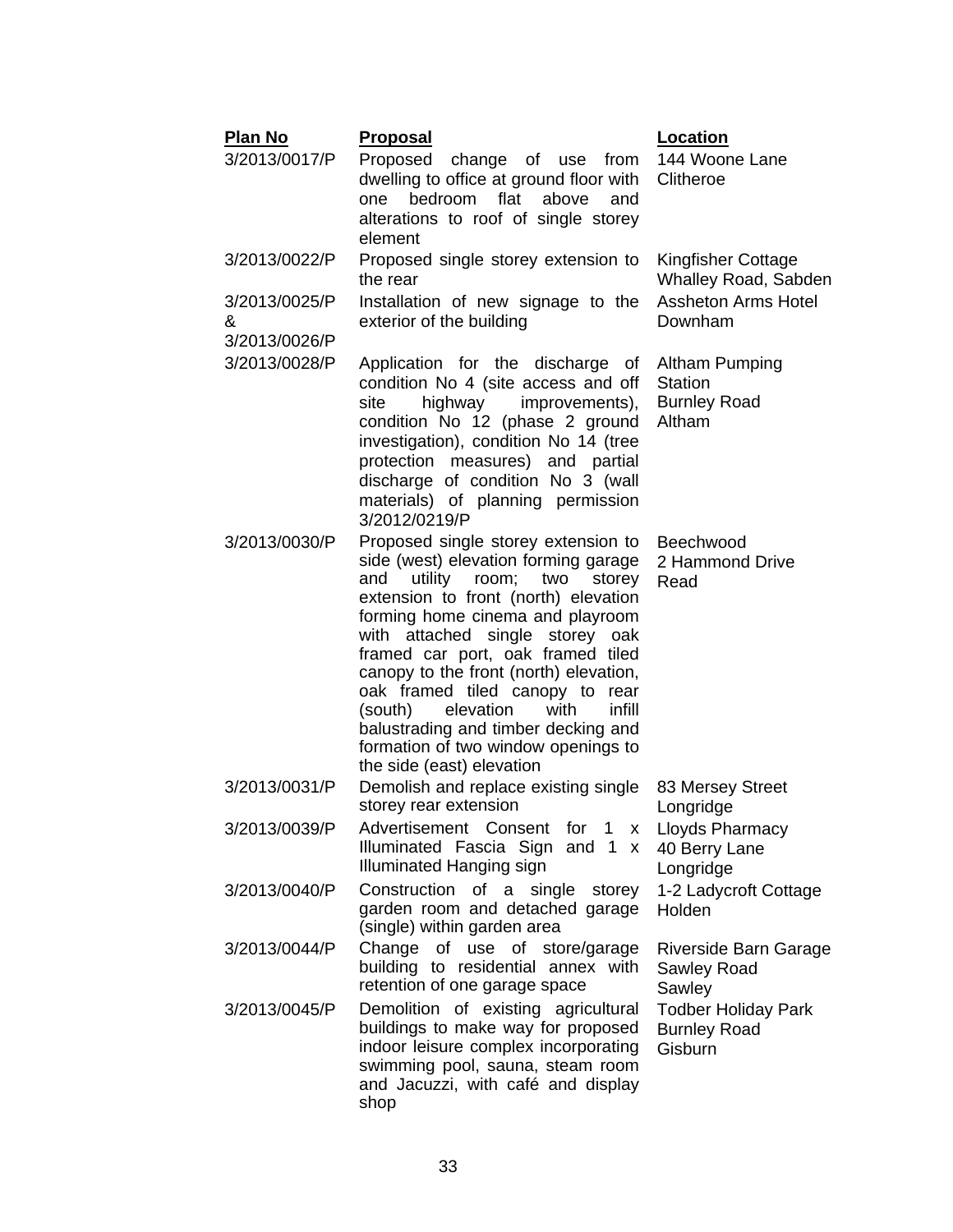| <b>Plan No</b><br>3/2013/0048/P | <b>Proposal</b><br>Proposed extension to side (north<br>west) and rear (south<br>west)<br>elevations to form Garage,<br>Utility<br>Area and Garden Room, infilling<br>(glazed and brickwork) of open<br>porch on front (north east) elevation<br>and alterations to existing drive to<br>form 2 no car parking spaces      | Location<br>2 Butts Grove<br>Clitheroe                                    |
|---------------------------------|----------------------------------------------------------------------------------------------------------------------------------------------------------------------------------------------------------------------------------------------------------------------------------------------------------------------------|---------------------------------------------------------------------------|
| 3/2013/0049/P                   | Proposed orangery to rear                                                                                                                                                                                                                                                                                                  | 22 Asturian Gate<br>Ribchester                                            |
| 3/2013/0053/P                   | Single Storey rear extension                                                                                                                                                                                                                                                                                               | 61 St Marys Drive<br>Langho                                               |
| 3/2013/0058/P                   | Proposed erection of fencing<br>to<br>section on north boundary adjacent                                                                                                                                                                                                                                                   | Well Terrace at<br>The Sixth Form Centre<br><b>York Street, Clitheroe</b> |
| 3/2013/0061/P                   | Proposed single storey extensions to<br>dwellings (north east and south west<br>elevations)m alterations to lean-to<br>roof forming entrance canopy (north<br>east elevation), formation of new<br>opening<br>window<br>(north<br>west<br>elevation) and formation of new<br>door/window opening (south west<br>elevation) | 31 Mellor Brow<br>Mellor                                                  |
| 3/2013/0065/P                   | Application to vary Condition no. 15<br>planning<br>application<br>οf<br>3/2012/0745/P                                                                                                                                                                                                                                     | Brown Leaves Hotel<br>Longsight Road<br>Clayton-Le-Dale                   |

3/2013/0076/P Application for a non material amendment to increase the size of the extension 150 Whalley Road Langho

## 697 APPLICATIONS REFUSED

| Plan No                | <b>Proposal</b>                                                                                                                                                                               | Location                                                                | <b>Reasons for</b>                                                                                                                                                                                                                                    |
|------------------------|-----------------------------------------------------------------------------------------------------------------------------------------------------------------------------------------------|-------------------------------------------------------------------------|-------------------------------------------------------------------------------------------------------------------------------------------------------------------------------------------------------------------------------------------------------|
|                        |                                                                                                                                                                                               |                                                                         | <b>Refusal</b>                                                                                                                                                                                                                                        |
| 3/2012/1048/P<br>Cont/ | Conversion<br>of .<br>two<br>farm<br>traditional<br>buildings into two full<br>market<br>open<br>dwellings<br>the<br>and<br>demolition<br>and<br>rebuilding<br>οf<br>an<br>existing farmhouse | Sheepfold Farm<br><b>Balderstone Hall</b><br>Lane<br><b>Balderstone</b> | DWLP Policies G1,<br>ENV3. ENV7, H15<br>H <sub>17</sub> ,<br>and<br>Submission<br>Draft<br>Strategy<br>Core<br>DMG1,<br>Policies<br>DME2, DME3 and<br>DMH4, Sections 11<br>and 12 of the NPPF<br>Detrimental<br>impact on original<br>character<br>οf |
|                        |                                                                                                                                                                                               |                                                                         |                                                                                                                                                                                                                                                       |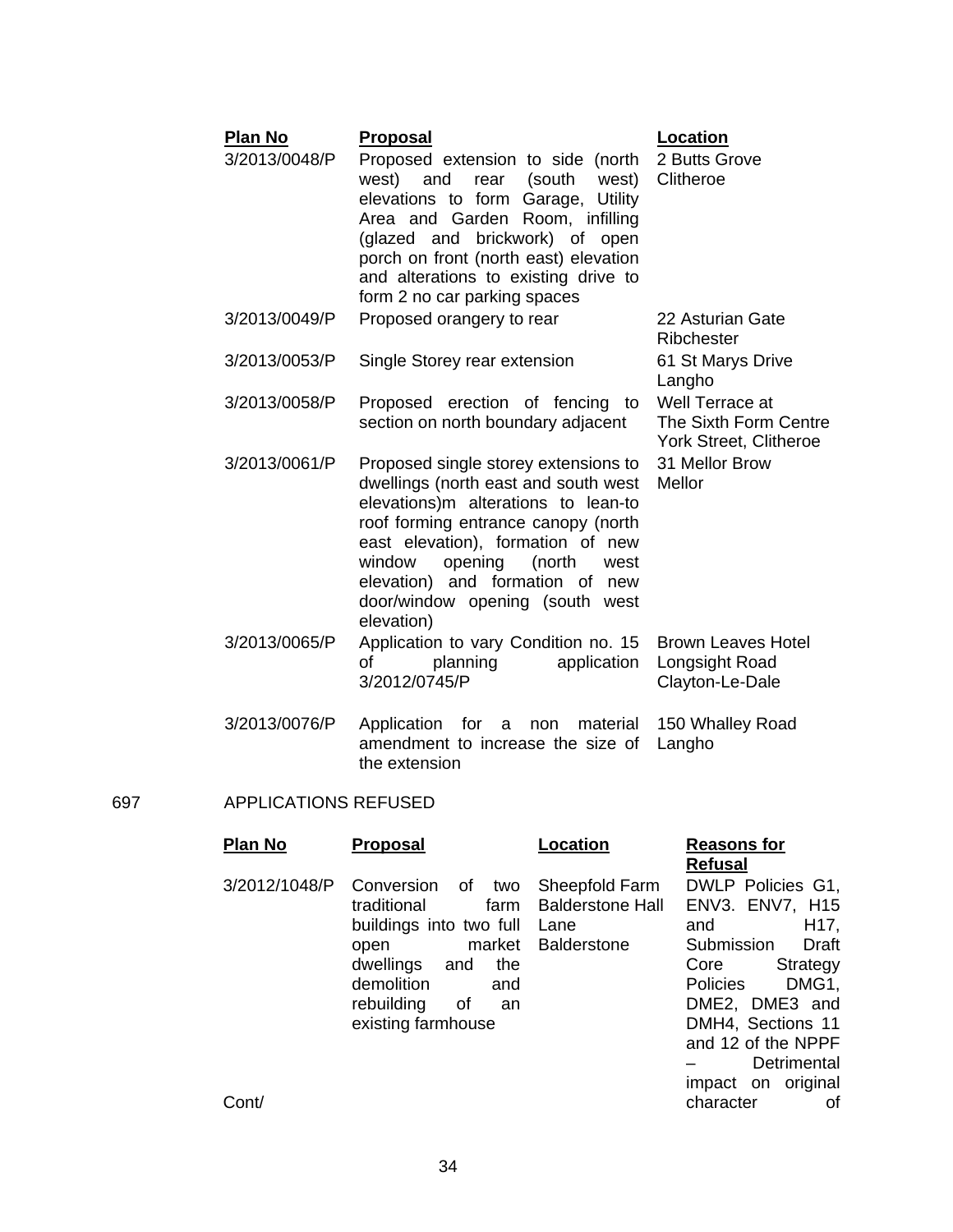| <b>Plan No</b><br>Cont | <b>Proposal</b>                                                                                                                                                                                                                                              | Location                                          | <b>Reasons for</b><br><b>Refusal</b><br>traditional<br>building<br>and visual amenity<br>οf<br>the<br>open<br>countryside,<br>highway safety and<br>species protection.                                                                                                                                                                                                                                           |
|------------------------|--------------------------------------------------------------------------------------------------------------------------------------------------------------------------------------------------------------------------------------------------------------|---------------------------------------------------|-------------------------------------------------------------------------------------------------------------------------------------------------------------------------------------------------------------------------------------------------------------------------------------------------------------------------------------------------------------------------------------------------------------------|
| 3/2012/1058/P          | Outline application for<br>separate<br>dwelling<br>within the curtilage                                                                                                                                                                                      | Higherfield<br>Osbaldeston<br>Lane<br>Osbaldeston | NPPF, Policies G1,<br>G5, H2, DMG1,<br>DMG2, DMH1 and<br>DMH <sub>3</sub><br>inappropriate<br>and<br>unsustainable<br>development due to<br>the isolated location<br>of the site.                                                                                                                                                                                                                                 |
| 3/2012/1079/P          | 2 No signs internally<br>illuminated<br>(retrospective)<br>at<br><b>Greens Solicitors</b>                                                                                                                                                                    | 79 King Street<br>Whalley                         | <b>Districtwide</b><br>Local<br><b>Policies</b><br>Plan<br>G1,<br>ENV16 and Whalley<br>Conservation Area<br>Appraisal,<br>Submission<br>Draft<br>Core<br>Strategy<br>Policies DMG1 and<br>DME4,<br><b>NPPF</b><br>Sections 7 and 12 -<br>harmful impact on<br>host<br>building<br>the<br>the<br>and<br>street<br>scene spoiling the<br>character<br>historic<br>and appearance of<br>Conservation<br>the<br>Area. |
| 3/2012/1094/P<br>Cont/ | Internal<br>alterations<br>including upgrading of<br>existing attic room to<br>habitable<br>create<br>rooms with insertion<br>of 3 No conservation<br>roof<br>lights.<br>Alterations to ancillary<br>adjoining<br>store<br>building to create new<br>kitchen | Higher Lickhurst<br>Fm<br>Leagram<br>Chipping     | Harmful<br>impact<br>upon the character<br>(including<br>setting)<br>and significance of<br>the listed building -<br>- attic floor historic<br>fabric,<br>first<br>floor<br>room plan form and<br>incongruous,<br>conspicuous<br>and<br>visually<br>intrusive                                                                                                                                                     |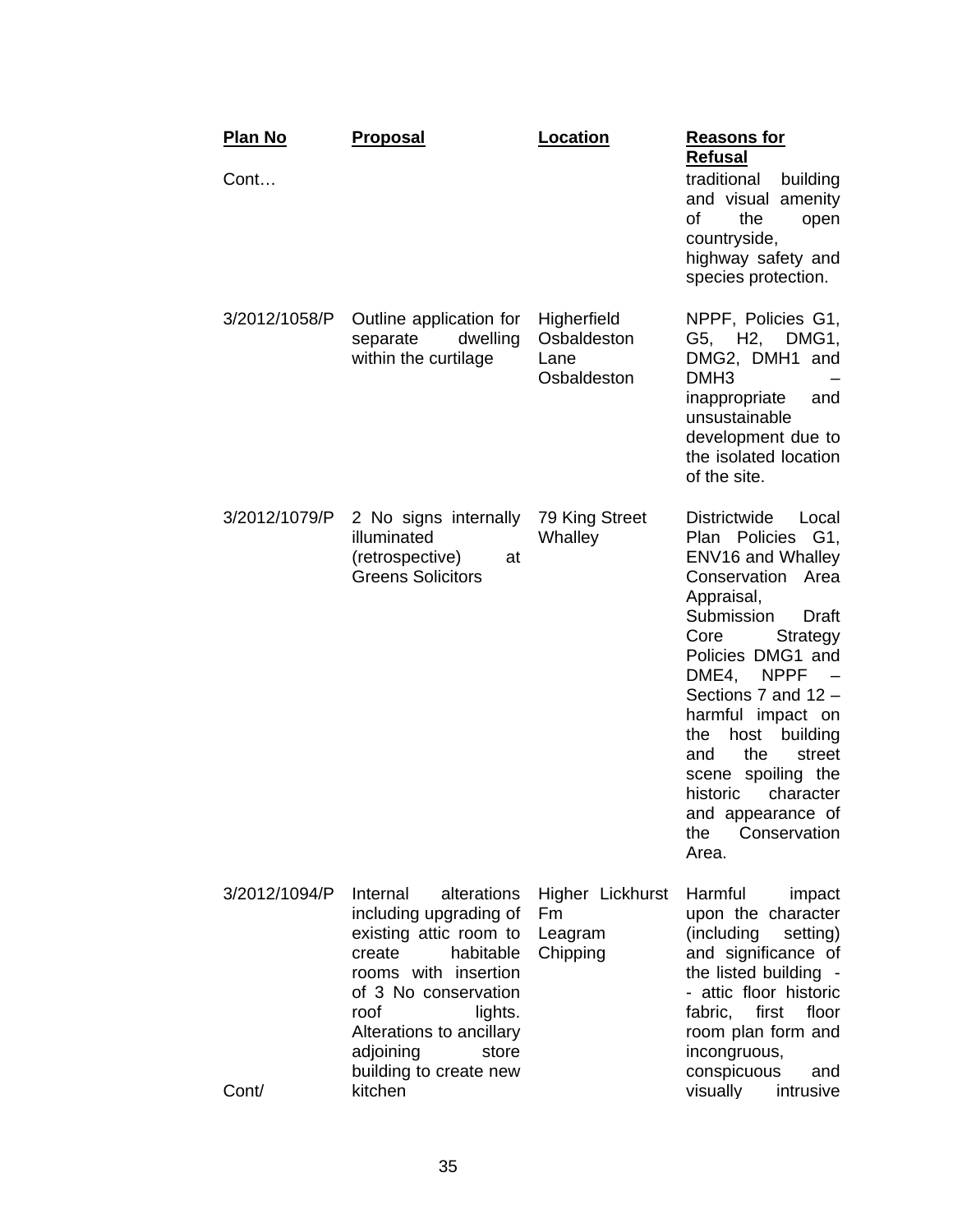| <u>Plan No</u><br>Cont | <u>Proposal</u>                                                                                                                                                                                                                                                                                                                                       | Location                                                  | <u>Reasons for</u><br><b>Refusal</b><br>roof lights<br>and                                                                                                                                                                                      |
|------------------------|-------------------------------------------------------------------------------------------------------------------------------------------------------------------------------------------------------------------------------------------------------------------------------------------------------------------------------------------------------|-----------------------------------------------------------|-------------------------------------------------------------------------------------------------------------------------------------------------------------------------------------------------------------------------------------------------|
|                        |                                                                                                                                                                                                                                                                                                                                                       |                                                           | French-doors.<br>Planning<br>(Listed<br><b>Buildings</b><br>and<br>Conservation<br>Areas) Act 1990.                                                                                                                                             |
| 3/2012/1115/P          | Proposed<br>works to<br>the<br>boundary<br>rear<br>wall, including timber<br>fence                                                                                                                                                                                                                                                                    | 2 Hippings Way<br>Clitheroe                               | The:<br>proposed<br>development<br>IS<br>contrary to Policies<br>G1 and H12 of the<br>Ribble<br>Valley<br>Districtwide<br>Local<br><b>Policies</b><br>Plan and<br>DMG1 and DMH5<br>of<br>the<br>emerging<br>Core Strategy.                      |
| 3/2013/0012/P          | Restoration works to<br>existing outbuilding to<br>building<br>prevent<br>falling<br>into<br>further<br>disrepair                                                                                                                                                                                                                                     | Rockhouse<br>Town End<br>Slaidburn                        | Harmful<br>impact<br>upon character and<br>significance of listed<br>building because of<br>alteration/<br>loss<br>0f<br>historic<br>important<br>fabric.<br>Planning<br><b>Buildings</b><br>(Listed<br>Conservation<br>and<br>Areas) Act 1990. |
| 3/2013/0027/P          | Proposed alteration to<br>windows<br>on<br>west<br>of existing<br>elevation<br>dwelling,<br>conversion<br>attached<br>οf<br>garage/utility<br>to<br>entrance hall/utility,<br>new windows to north<br>elevation of attached<br>garage, replacement<br>of existing garage<br>door with oak framed<br>entrance<br>and<br>additional<br>velux<br>windows | <b>Banks</b><br>Green<br>Barn<br>Moorside Lane<br>Wiswell | <b>DWLP</b><br>G1,<br>H <sub>17</sub><br>ENV16,<br>&<br>Submission<br>Draft<br>C.S DMG1,<br>DME4<br>DMH4<br>and<br>detrimental<br>to<br>character<br>and<br>appearance of the<br>conversion<br>barn<br>Wiswell<br>and<br>Conservation Area.     |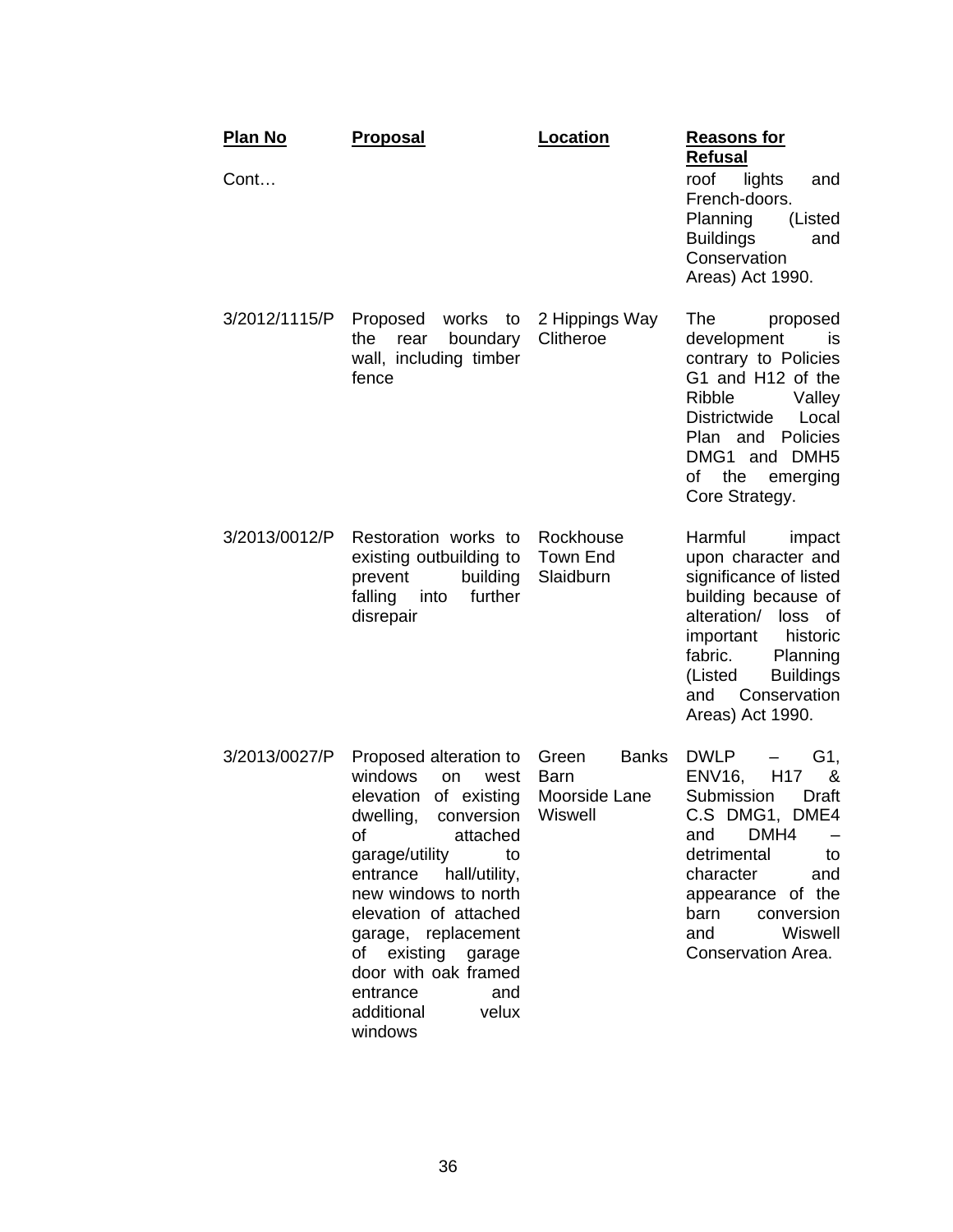| <u>Plan No</u>         | <b>Proposal</b>                                               | <b>Location</b>                                                                         | <u>Reasons for</u>                                                                                                                                                                                                                                                                                                                                                                                                                                 |
|------------------------|---------------------------------------------------------------|-----------------------------------------------------------------------------------------|----------------------------------------------------------------------------------------------------------------------------------------------------------------------------------------------------------------------------------------------------------------------------------------------------------------------------------------------------------------------------------------------------------------------------------------------------|
| 3/2013/0041/P          | Erection of new gated<br>fence across walkway                 | St Michael &<br>St John's Social<br>Centre and<br>Parish Hall<br>Lowergate<br>Clitheroe | <b>Refusal</b><br>DWLP - ENV20,<br>SDCS - DME4 and<br>Para. 132 of NPPF<br>The<br>$\overline{\phantom{0}}$<br>proposed<br>the<br>to<br>treatment<br>important<br>historic<br>fabric to which the<br>would<br>be<br>gates<br>attached<br>has<br>not<br>been<br>shown<br>nor<br>clearly<br>and<br>convincingly<br>justified and has an<br>unduly<br>harmful<br>the<br>impact<br>upon<br>character<br>and<br>significance of the<br>listed buildings. |
|                        |                                                               |                                                                                         | DWLP<br>G1,<br><b>ENV19,</b><br>ENV16,<br>ENV20,<br>Core<br>S.D<br>Strategy<br>DMG1 and DME4<br>and Section 12 of<br><b>NPPF</b><br>conspicuous<br>and<br>incongruous<br>addition and would<br>the<br>result<br>in<br>unsympathetic<br>enclosure<br>of<br>the<br>historic<br>and<br>important open<br>space between the<br>two listed buildings.                                                                                                   |
| 3/2013/0073/P<br>Cont/ | Alteration<br>and<br>extension to existing<br>dormer bungalow | 138 Ribchester<br>Rd<br>Clayton-le-Dale                                                 | <b>Districtwide</b><br>Local<br>G1,<br><b>Policies</b><br>Plan<br><b>SPG</b><br>H <sub>10</sub> ,<br><b>Extensions</b><br>and<br><b>Alterations</b><br>to<br>Dwellings.<br>Submission<br>Draft<br>Core<br>Strategy<br>Policies DMG1 and<br>DMH5 and Section<br>7 of the NPPF.<br>lt.                                                                                                                                                               |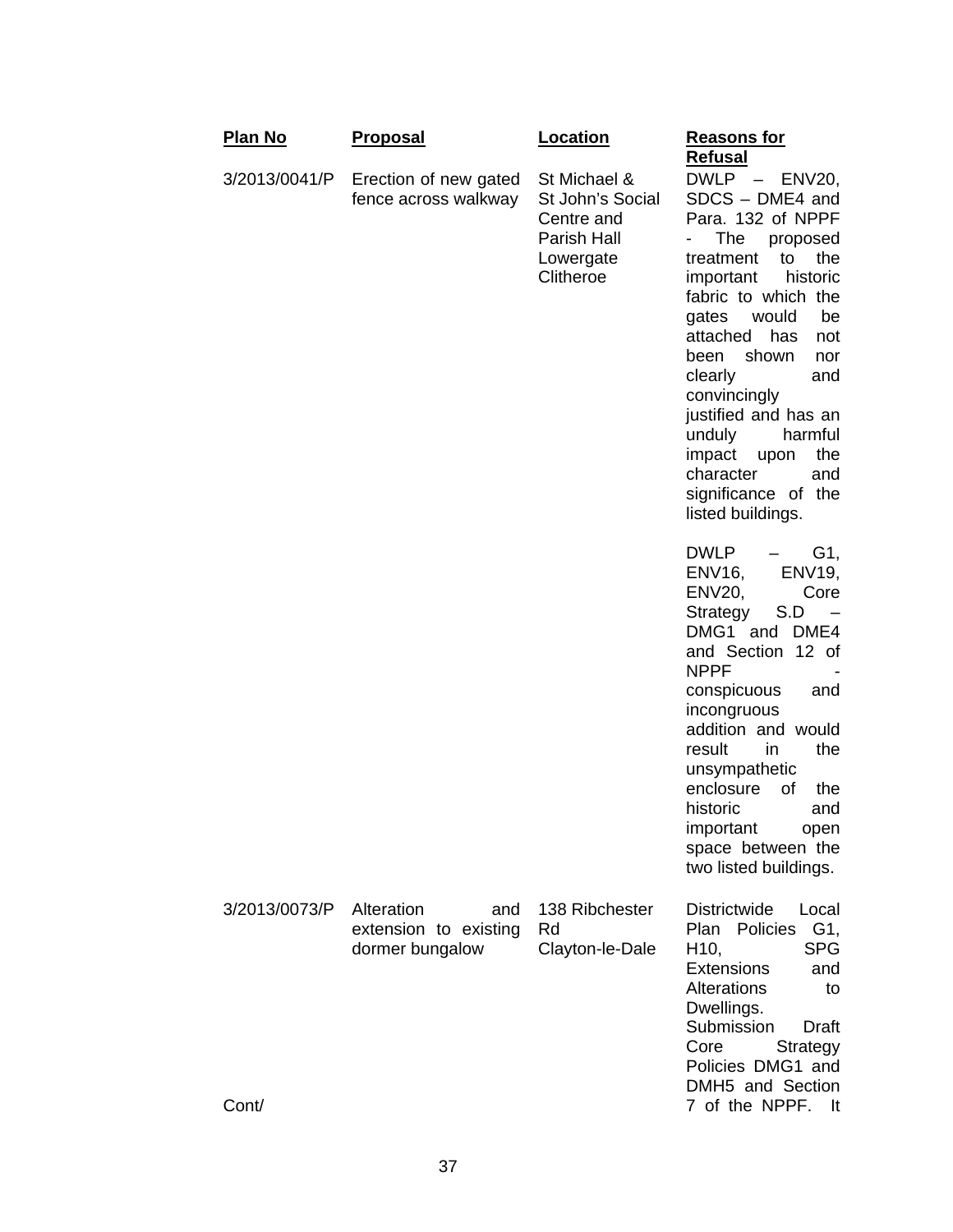|     | <b>Plan No</b>                  | <b>Proposal</b>                 | Location                                                                                                                                                                                                                                                                                               | <b>Reasons for</b>                                                                                                                    |
|-----|---------------------------------|---------------------------------|--------------------------------------------------------------------------------------------------------------------------------------------------------------------------------------------------------------------------------------------------------------------------------------------------------|---------------------------------------------------------------------------------------------------------------------------------------|
|     | Cont                            |                                 |                                                                                                                                                                                                                                                                                                        | <b>Refusal</b><br>would result<br>in a<br>dominant<br>and<br>incongruous<br>addition<br>the.<br>to<br>detriment of visual<br>amenity. |
| 698 | <b>BE NECESSARY</b>             |                                 |                                                                                                                                                                                                                                                                                                        | AGRICULTURAL NOTIFICATIONS WHERE PLANNING CONSENT WILL NOT                                                                            |
|     | <b>Plan No</b><br>3/2013/0114/N | <b>Proposal</b><br>networks.    | Proposed construction of a 25m<br>section of new forest access track<br>that is required to create a turning<br>area for the timber wagons within<br>the woodland, to allow extraction of<br>felled timber, Wagons are only able<br>to access the woodland from one<br>direction due to the local road | Location<br><b>Cowley Brook</b><br><b>Woodland Roman</b><br>Road<br><b>Knowle Green</b>                                               |
|     | 3/2013/0116/N                   | Replace an existing<br>building | machinery                                                                                                                                                                                                                                                                                              | <b>Blackshaw Farm</b><br>Jacksons Bank Road<br><b>Balderstone</b>                                                                     |
|     | 3/2013/0117/N                   |                                 | Portal steel frame storage building                                                                                                                                                                                                                                                                    | Hawkshaw Farm<br>Longsight Road<br>Clayton-le-Dale                                                                                    |

## 699 APPLICATIONS WITHDRAWN

| <b>Plan No</b> | <b>Proposal</b>                                                                                                                                                                                                                      | <b>Location</b>                                                            |
|----------------|--------------------------------------------------------------------------------------------------------------------------------------------------------------------------------------------------------------------------------------|----------------------------------------------------------------------------|
| 3/2012/0861/P  | Outline application for residential Land off Milton Avenue<br>development                                                                                                                                                            | Clitheroe                                                                  |
| 3/2012/1013/P  | illuminated<br>non<br>park<br>car<br>directional<br>and<br>disclaimer<br>information signs                                                                                                                                           | Gisburn<br>Park<br>BHI.<br>Hospital, Gisburn Park<br>Estate, Gisburn       |
| 3/2012/1024/P  | Demolition of car port and erection<br>of dwelling to provide manager's<br>accommodation for the caravan Elker Lane<br>park/parm and associated office<br>reception<br>facilities<br>and<br>- in<br>connection with the caravan park | <b>Hacking Caravan Park</b><br><b>Potterford Farm</b><br><b>Billington</b> |
| 3/2012/1042/P  | Change of use from vacancy shop 2 Walker Street<br>premises and dwelling to form 2<br>apartments                                                                                                                                     | Clitheroe                                                                  |
| 3/2012/1106/P  | Single storey annex ancillary to the<br>main dwelling                                                                                                                                                                                | Reed Deep<br><b>Whalley Road</b><br><b>Hurst Green</b>                     |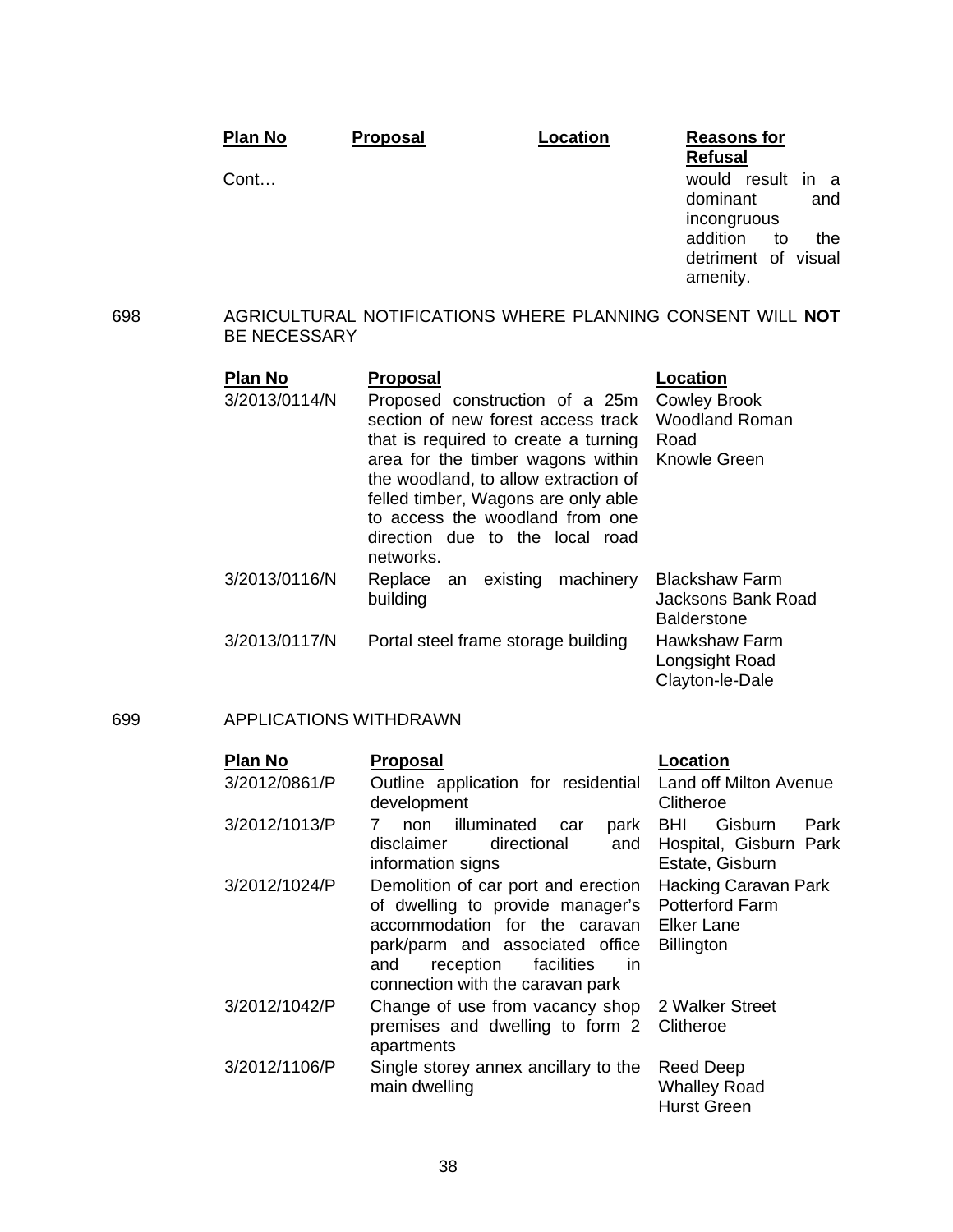| <b>Plan No</b> | Proposal                                          | Location |
|----------------|---------------------------------------------------|----------|
| 3/2013/0098/P  | Single storey extension of utility 6 Church Raike |          |
|                | space and including removal of Chipping           |          |
|                | new facing roof slope and door                    |          |

## 700 SECTION 106 APPLICATIONS

| <b>Plan No</b>                    | Location                                                     | Date to          | <b>Number</b>                                                    | <b>Progress</b>                                                              |                     |
|-----------------------------------|--------------------------------------------------------------|------------------|------------------------------------------------------------------|------------------------------------------------------------------------------|---------------------|
|                                   |                                                              | <b>Committee</b> | <u>of</u><br><b>Dwellings</b>                                    |                                                                              |                     |
| 3/2012/0065                       | Land off Dale View<br><b>Billington</b>                      | 24/5/12          | 12                                                               | With applicants solicitor                                                    |                     |
| 3/2012/0014                       | adj<br>Land<br>Greenfield<br>Avenue, Low Moor<br>Clitheroe   | 19/7/12          | 30                                                               | With Planning                                                                |                     |
| 3/2012/0379                       | <b>Primrose Mill</b><br>Woone Lane, Clitheroe                | 16/8/12          | 14                                                               | Deed of Variation<br><b>With Miller Homes</b>                                |                     |
| 3/2012/0497                       | <b>Strawberry Fields</b><br>Main Street, Gisburn             | 11/10/12         | 21                                                               | With Agent                                                                   |                     |
| 3/2012/0420                       | Land North & West of<br><b>Littlemoor Clitheroe</b>          | 8/11/12          | 49                                                               | With Planning                                                                |                     |
| 3/2012/0617                       | Land off Clitheroe Road<br><b>Barrow</b>                     | 8/11/12          | $\overline{7}$                                                   | With Agent                                                                   |                     |
| 3/2012/0179                       | Land at Accrington Road<br>Whalley                           | 6/12/12          | 77                                                               | With Planning                                                                |                     |
| 3/2012/0738                       | Dale View<br><b>Billington</b>                               | 6/12/12          | 10                                                               | With Planning                                                                |                     |
| 3/2012/0785                       | <b>Clitheroe Hospital</b><br>Chatburn Road, Clitheroe        | 6/12/12          | 57                                                               | With Agent                                                                   |                     |
| <b>Non Housing</b>                |                                                              |                  |                                                                  |                                                                              |                     |
| 3/2011/0649P                      | <b>Calder Vale Park</b><br>Simonstone                        | 15/3/12          |                                                                  | Subject<br>to<br>procedures<br>Lancashire<br>Council to draft<br>Section 106 | departure<br>County |
| <b>Non Housing</b><br>3/2012/0455 | Shireburn Caravan Park<br><b>Edisford Road</b><br>Waddington | 7/8/12           |                                                                  | Decision 11/2/13                                                             |                     |
| <b>Plan No</b>                    | Location<br>Date to<br><b>Committee</b>                      |                  | <b>Time from</b><br><b>First Going to</b><br><b>Committee to</b> | <b>Number</b><br>$\Omega$<br><b>Dwellings</b>                                | <b>Progress</b>     |
| 3/2012/0623                       | Land at 23-25 Old<br>8/11/12<br>Row, Barrow                  |                  | <b>Decision</b><br>16                                            | 23                                                                           | 27/2/13             |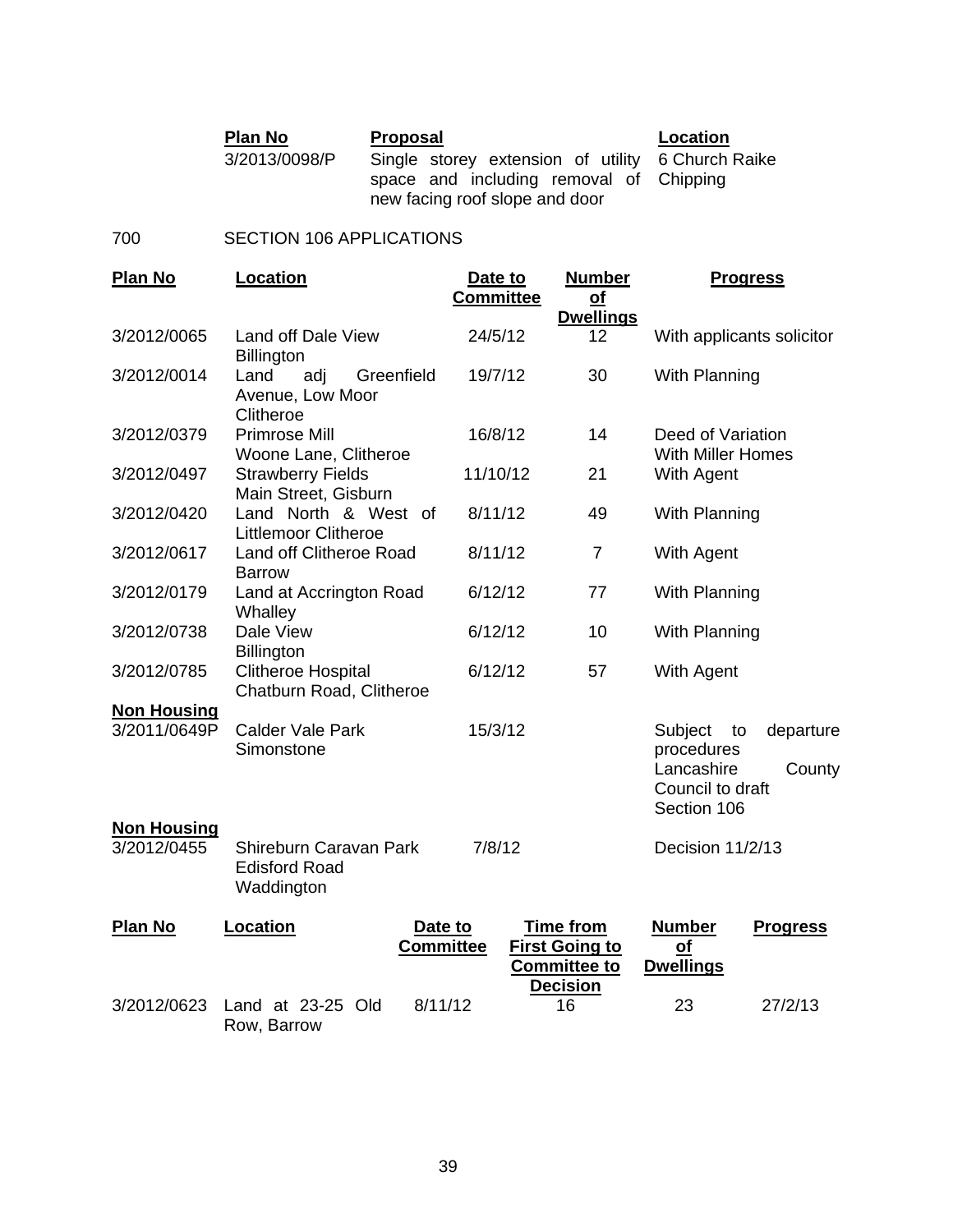# 701 APPEALS UPDATE

| <b>Application</b><br><u>No:</u>     | Date<br>Received: | <b>Applicant/Proposal/Site:</b>                                                                                                                                             | <b>Type of</b><br><u>Appeal:</u> | Date of<br><u>Inquiry/Hearing:</u>                                                                                            | Progress:                                                                               |
|--------------------------------------|-------------------|-----------------------------------------------------------------------------------------------------------------------------------------------------------------------------|----------------------------------|-------------------------------------------------------------------------------------------------------------------------------|-----------------------------------------------------------------------------------------|
| 3/2011/0300<br>O                     | 17.1.12           | Mr & Mrs Myerscough<br>Outline application for the<br>erection of a<br>country<br>house hotel and spa<br>Land adjacent to<br><b>Dudland Croft</b><br>Gisburn Road<br>Sawley |                                  | 09/04/13                                                                                                                      |                                                                                         |
| 3/2011/0025<br>O                     | 25.6.12           | J-J Homes LLP<br>Outline<br>planning<br>application for residential<br>development<br>(ten<br>dwellings)<br>Land off<br><b>Chatburn Old Road</b><br>Chatburn                |                                  | Procedure<br>has<br>been<br>now<br>changed<br>appeal<br>will<br>be<br>dealt with via a<br>Public<br>Inquiry,<br>date 12.03.13 | Public notified                                                                         |
| 3/2012/0259<br>D                     | 25.9.12           | Mr A Ball<br>Proposed<br>new<br>vehicle/pedestrian access<br>to site<br>Seven Acre Cottage<br>Forty Acre Lane<br>Longridge                                                  | <b>WR</b>                        |                                                                                                                               | Awaiting<br>site<br>visit                                                               |
| 3/2012/0401<br>Non-<br>determination | 12.10.12          | <b>Phillips Property Limited</b><br>Outline application for the<br>proposed re-development<br>of the site for residential<br>purposes<br>51-53 Knowsley Road<br>Wilpshire   | <b>WR</b>                        |                                                                                                                               | Appeal<br><b>Dismissed</b><br>12/2/13                                                   |
| 3/2012/0096<br>D                     | 14.11.12          | Mr & Mrs D Hancox<br>Proposed<br>dwelling<br>with<br>garden<br>and<br>garages,<br>landscaping<br>Kemple Barn<br><b>Whalley Road</b><br>Clitheroe                            | <b>WR</b>                        |                                                                                                                               | Statement<br>sent 21/12/12<br>Inspector<br>appointed.<br><b>Site</b><br>visit<br>4/3/13 |
| 3/2011/1032<br>D                     | 19.11.12          | Mr Peter Street<br>'Log<br>Cabin'<br>Proposed<br>style holiday lodges<br>Whins Lodge<br><b>Whalley Old Road</b><br>Langho                                                   | <b>WR</b>                        |                                                                                                                               | <b>Statement</b><br>sent 20/12/12                                                       |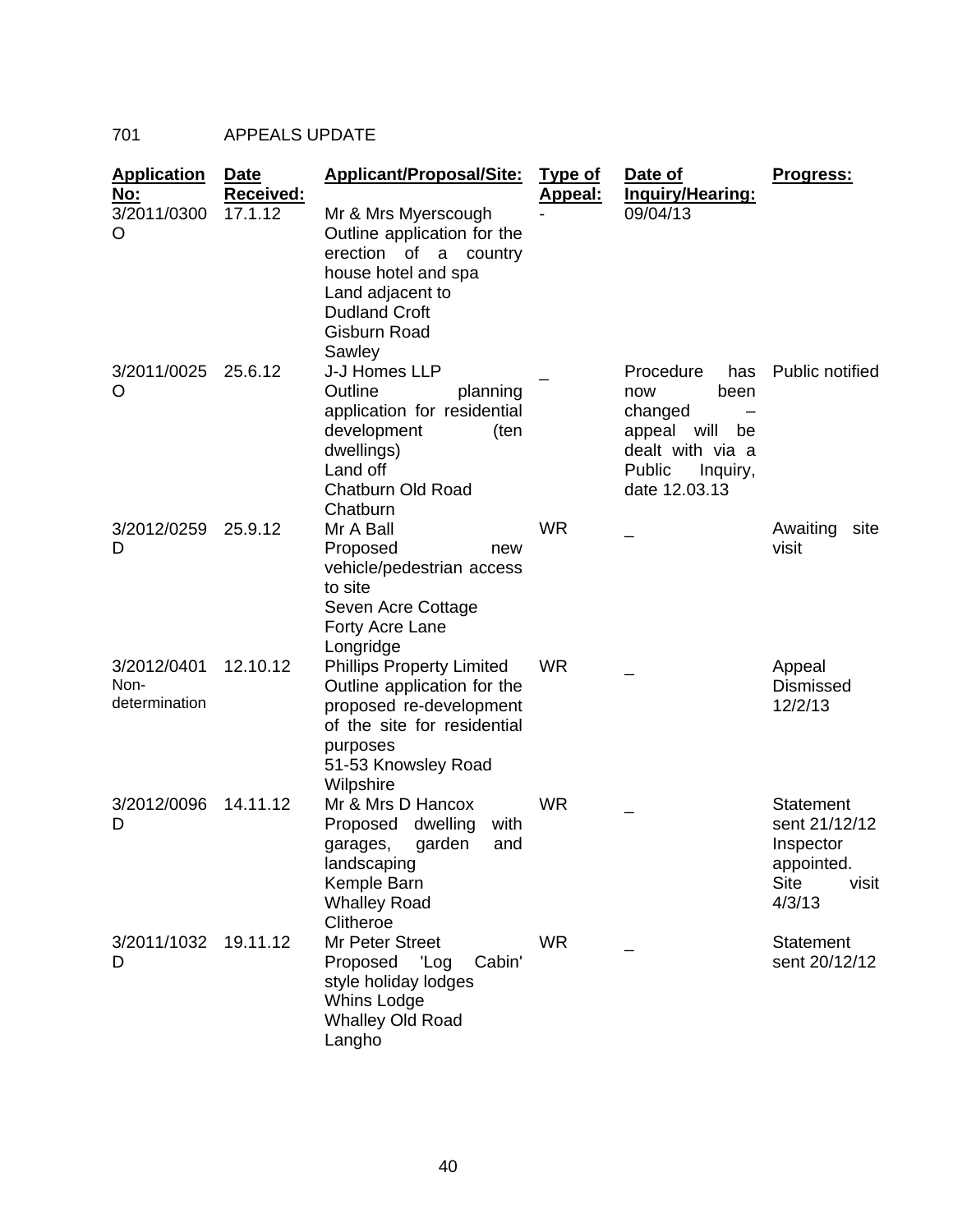| <b>Application</b><br><u>No:</u>        | <b>Date</b><br>Received: | <b>Applicant/Proposal/Site:</b>                                                                    | <u>Type of</u><br>Appeal: | Date of<br>Inquiry/Hearing:    | <u>Progress:</u>                                                                                                 |
|-----------------------------------------|--------------------------|----------------------------------------------------------------------------------------------------|---------------------------|--------------------------------|------------------------------------------------------------------------------------------------------------------|
| 3/2011/0991<br>C                        | 06/12/12                 | Sunderland<br>Peacock<br>&<br>Associates<br>land rear of<br>Hazelmere<br>Pimlico Road<br>Clitheroe | <b>WR</b>                 |                                | Statement<br>sent 15/01/13<br>Appellant's<br>final<br>comments<br>received<br>26/2/13                            |
| 3/2012/0477<br>D                        | 06/12/12                 | <b>Heywood Butchers</b><br>The Abattoir<br><b>Clerk Hill Road</b><br>Whalley                       | <b>WR</b>                 |                                | <b>Statement</b><br>sent 16/01/13<br>Appellant's<br>final<br>comments<br>received<br>15/2/13                     |
| 3/2012/0831<br>D                        | 13/12/12                 | Mr J Harding and Ms C WR<br><b>Britcliffe</b><br>29 Moor Lane, Clitheroe                           |                           |                                | <b>Statement</b><br>sent 23/01/13                                                                                |
| 3/2012/0637<br>Undetermined             | 07/01/13                 | Mr Andrew Taylor, David<br>Wilson Homes, land to<br>the south of Mitton Road,<br>Whalley           | Inquiry                   | 15/05/13<br>$(7 \text{ days})$ | Notification<br>letter<br>sent<br>08/01/13<br>Questionnaire<br>sent 30/01/13                                     |
| 3/2012/0843<br>D                        | 07/01/13                 | Paddy Power plc<br><b>Whiteside Bakery</b><br>10 Market Place<br>Clitheroe                         | <b>WR</b>                 |                                | Notification<br>letter<br>sent<br>8/1/13<br>Questionnaire<br>sent 21/01/13<br><b>Statement</b><br>sent 15/2/13   |
| 3/2012/0630<br>Undetermined             | 22/01/13                 | land SW of Barrow and<br>W of Whalley Road<br><b>Barrow</b>                                        | Inquiry                   | 4/6/13                         | Notification<br>letter<br>sent<br>29/01/13<br>Questionnaire<br>sent 01/02/13                                     |
| 3/2012/0478<br>and 0479<br>Undetermined | 23/01/13                 | 28 Church Street<br>Ribchester                                                                     | <b>WR</b>                 |                                | Notification<br>letter<br>sent<br>31/01/13<br>Questionnaire<br>sent 05/02/13<br><b>Statement</b><br>due 06/03/13 |
| 3/2012/0723<br>R                        | 25/01/13                 | site of former stable<br><b>Trapp Lane</b><br>Simonstone                                           | <b>WR</b>                 |                                | Notification<br>letter<br>sent<br>01/02/13<br>Questionnaire<br>sent 06/02/13<br><b>Statement</b><br>due 07/03/13 |